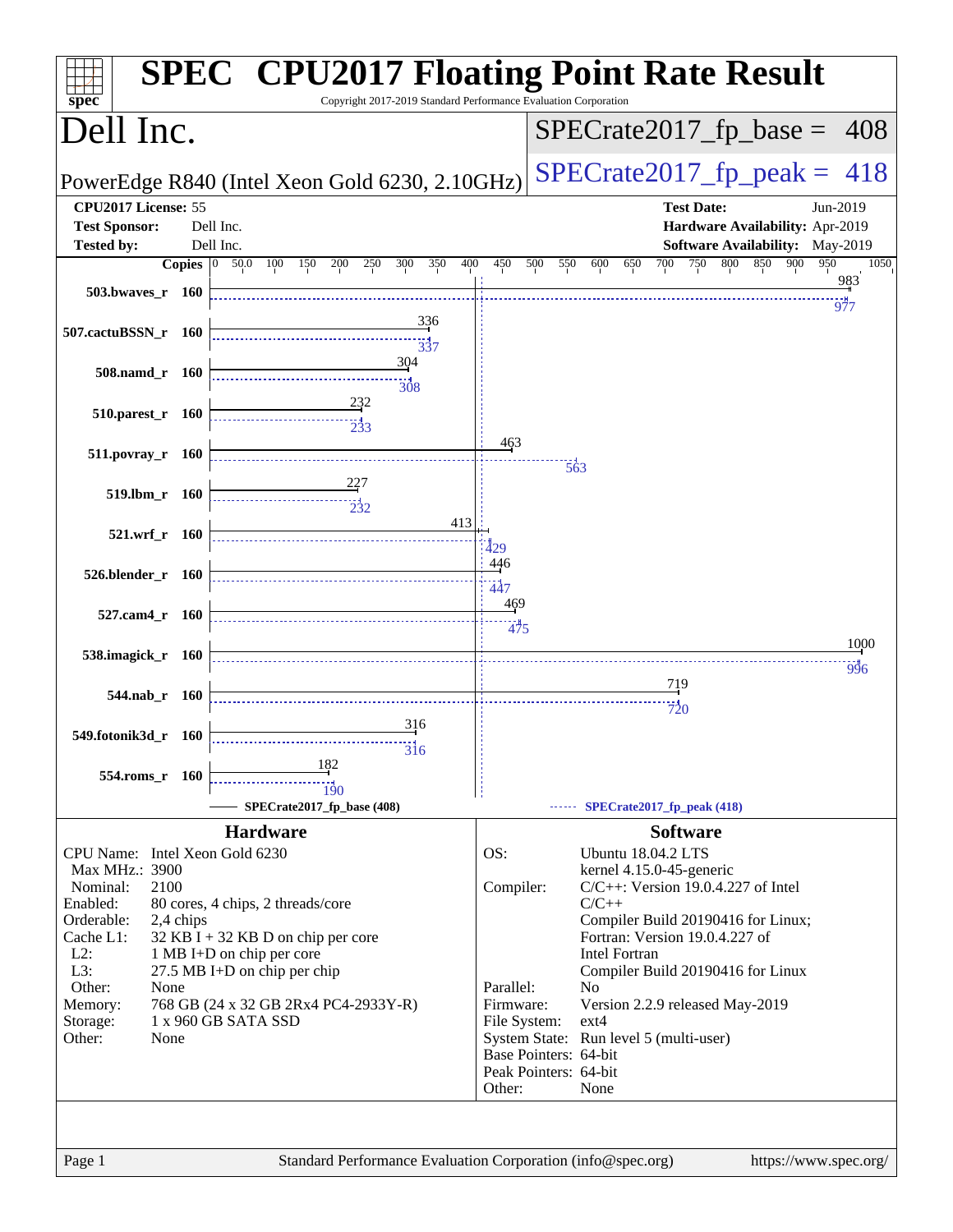| <b>SPEC CPU2017 Floating Point Rate Result</b>                                                           |                                  |                |       |                |       |                |       |               |                |              |                |              |                                        |              |
|----------------------------------------------------------------------------------------------------------|----------------------------------|----------------|-------|----------------|-------|----------------|-------|---------------|----------------|--------------|----------------|--------------|----------------------------------------|--------------|
| Copyright 2017-2019 Standard Performance Evaluation Corporation<br>spec                                  |                                  |                |       |                |       |                |       |               |                |              |                |              |                                        |              |
| Dell Inc.                                                                                                |                                  |                |       |                |       |                |       |               |                |              |                |              | $SPECrate2017_fp\_base = 408$          |              |
| $SPECrate2017_fp\_peak = 418$<br>PowerEdge R840 (Intel Xeon Gold 6230, 2.10GHz)                          |                                  |                |       |                |       |                |       |               |                |              |                |              |                                        |              |
| CPU2017 License: 55<br><b>Test Date:</b><br>Jun-2019                                                     |                                  |                |       |                |       |                |       |               |                |              |                |              |                                        |              |
| <b>Test Sponsor:</b>                                                                                     | Dell Inc.                        |                |       |                |       |                |       |               |                |              |                |              | Hardware Availability: Apr-2019        |              |
| <b>Tested by:</b>                                                                                        | Dell Inc.                        |                |       |                |       |                |       |               |                |              |                |              | <b>Software Availability:</b> May-2019 |              |
| <b>Results Table</b>                                                                                     |                                  |                |       |                |       |                |       |               |                |              |                |              |                                        |              |
| <b>Base</b>                                                                                              |                                  |                |       |                |       |                |       | <b>Peak</b>   |                |              |                |              |                                        |              |
| <b>Benchmark</b>                                                                                         | <b>Copies</b>                    | <b>Seconds</b> | Ratio | <b>Seconds</b> | Ratio | <b>Seconds</b> | Ratio | <b>Copies</b> | <b>Seconds</b> | <b>Ratio</b> | <b>Seconds</b> | <b>Ratio</b> | <b>Seconds</b>                         | <b>Ratio</b> |
| 503.bwaves_r                                                                                             | 160                              | 1629           | 985   | 1633           | 983   |                |       | 160           | 1637           | 980          | 1642           | 977          |                                        |              |
| 507.cactuBSSN r                                                                                          | 160                              | 601            | 337   | 603            | 336   |                |       | 160           | 599            | 338          | 602            | 337          |                                        |              |
| 508.namd_r                                                                                               | 160                              | 497            | 306   | 499            | 304   |                |       | 160           | 494            | 308          | 492            | 309          |                                        |              |
| 510.parest_r                                                                                             | 160                              | 1792           | 234   | 1804           | 232   |                |       | 160           | <b>1800</b>    | 233          | 1794           | 233          |                                        |              |
| 511.povray_r                                                                                             | 160                              | 805            | 464   | 807            | 463   |                |       | 160           | 663            | 564          | 663            | 563          |                                        |              |
| 519.1bm_r                                                                                                | 160                              | 742            | 227   | 743            | 227   |                |       | 160           | 728            | 232          | 728            | 232          |                                        |              |
| 521.wrf r                                                                                                | 160                              | 868            | 413   | 836            | 429   |                |       | 160           | 830            | 432          | 835            | 429          |                                        |              |
| 526.blender r                                                                                            | 160                              | 546            | 446   | 546            | 446   |                |       | 160           | 546            | 447          | 546            | 447          |                                        |              |
| 527.cam4 r                                                                                               | 160                              | 596            | 470   | 597            | 469   |                |       | 160           | 589            | 475          | 586            | 478          |                                        |              |
| 538.imagick_r                                                                                            | 160                              | 397            | 1000  | 397            | 1000  |                |       | 160           | 400            | 996          | 398            | 999          |                                        |              |
| 544.nab_r                                                                                                | 160                              | 374            | 721   | 374            | 719   |                |       | 160           | 373            | 721          | 374            | 720          |                                        |              |
| 549.fotonik3d r                                                                                          | 160                              | 1970           | 317   | 1972           | 316   |                |       | 160           | 1971           | 316          | 1973           | 316          |                                        |              |
| 554.roms r                                                                                               | 160                              | 1388           | 183   | 1397           | 182   |                |       | 160           | 1332           | 191          | 1335           | <b>190</b>   |                                        |              |
| $SPECrate2017_fp\_base =$                                                                                |                                  |                | 408   |                |       |                |       |               |                |              |                |              |                                        |              |
|                                                                                                          | $SPECrate2017_fp\_peak =$<br>418 |                |       |                |       |                |       |               |                |              |                |              |                                        |              |
| Results appear in the order in which they were run. Bold underlined text indicates a median measurement. |                                  |                |       |                |       |                |       |               |                |              |                |              |                                        |              |

#### **[Submit Notes](http://www.spec.org/auto/cpu2017/Docs/result-fields.html#SubmitNotes)**

 The numactl mechanism was used to bind copies to processors. The config file option 'submit' was used to generate numactl commands to bind each copy to a specific processor. For details, please see the config file.

#### **[Operating System Notes](http://www.spec.org/auto/cpu2017/Docs/result-fields.html#OperatingSystemNotes)**

Stack size set to unlimited using "ulimit -s unlimited"

#### **[General Notes](http://www.spec.org/auto/cpu2017/Docs/result-fields.html#GeneralNotes)**

Environment variables set by runcpu before the start of the run: LD\_LIBRARY\_PATH = "/home/cpu2017/lib/intel64"

 Binaries compiled on a system with 1x Intel Core i9-799X CPU + 32GB RAM memory using Redhat Enterprise Linux 7.5 NA: The test sponsor attests, as of date of publication, that CVE-2017-5754 (Meltdown) is mitigated in the system as tested and documented. Yes: The test sponsor attests, as of date of publication, that CVE-2017-5753 (Spectre variant 1) is mitigated in the system as tested and documented. Yes: The test sponsor attests, as of date of publication, that CVE-2017-5715 (Spectre variant 2) is mitigated in the system as tested and documented. Transparent Huge Pages enabled by default Prior to runcpu invocation

**(Continued on next page)**

| Page 2 | Standard Performance Evaluation Corporation (info@spec.org) | https://www.spec.org/ |
|--------|-------------------------------------------------------------|-----------------------|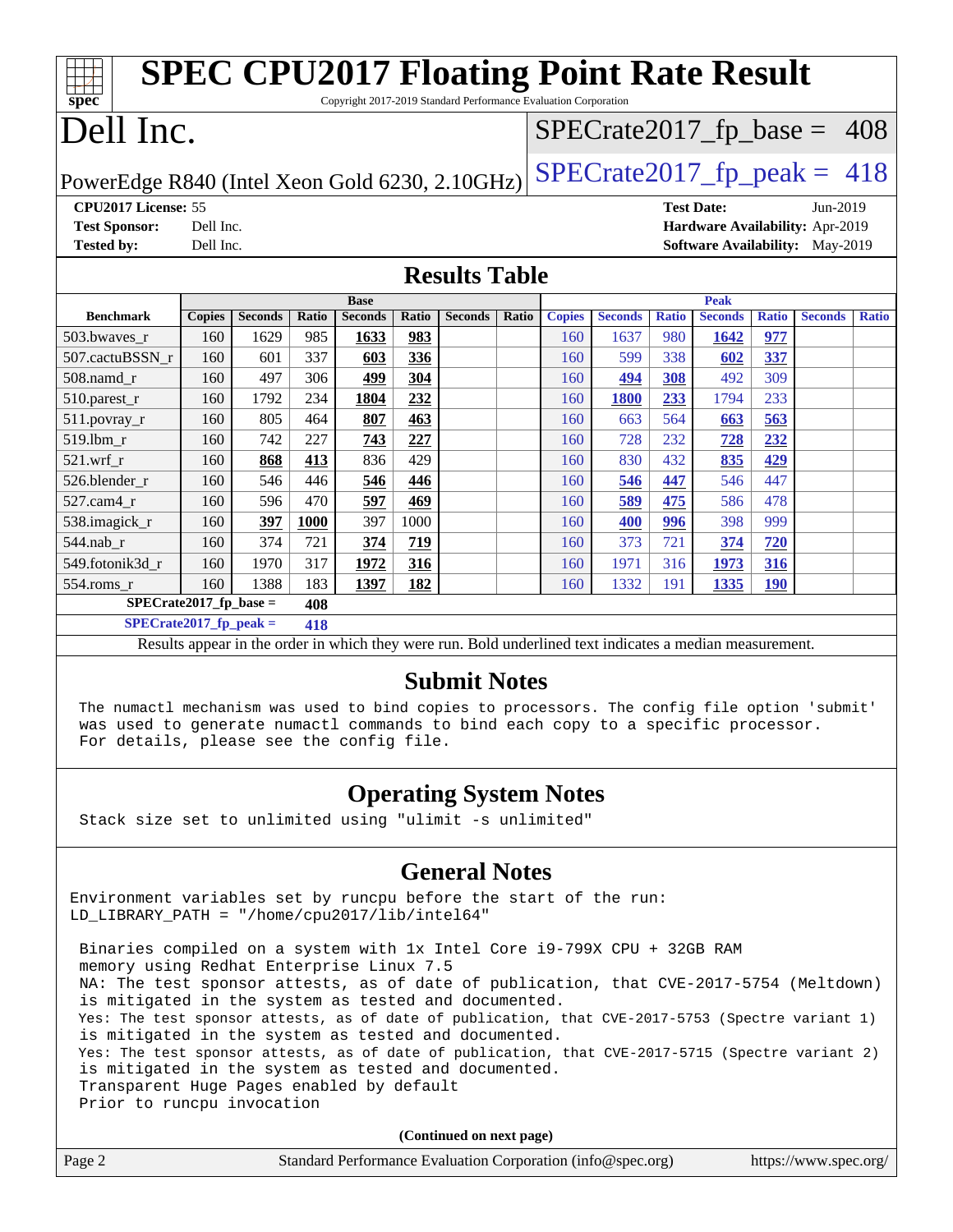| spec <sup>®</sup>          |           | Copyright 2017-2019 Standard Performance Evaluation Corporation | <b>SPEC CPU2017 Floating Point Rate Result</b> |
|----------------------------|-----------|-----------------------------------------------------------------|------------------------------------------------|
| Dell Inc.                  |           |                                                                 | $SPECrate2017_fp\_base = 408$                  |
|                            |           | PowerEdge R840 (Intel Xeon Gold 6230, 2.10GHz)                  | $SPECrate2017_fp\_peak = 418$                  |
| <b>CPU2017 License: 55</b> |           |                                                                 | <b>Test Date:</b><br>Jun-2019                  |
| <b>Test Sponsor:</b>       | Dell Inc. |                                                                 | Hardware Availability: Apr-2019                |
| <b>Tested by:</b>          | Dell Inc. |                                                                 | <b>Software Availability:</b> May-2019         |
|                            |           | <b>General Notes (Continued)</b>                                |                                                |

 Filesystem page cache synced and cleared with: sync; echo 3> /proc/sys/vm/drop\_caches runcpu command invoked through numactl i.e.: numactl --interleave=all runcpu <etc>

#### **[Platform Notes](http://www.spec.org/auto/cpu2017/Docs/result-fields.html#PlatformNotes)**

 BIOS settings: ADDDC setting disabled Sub NUMA Cluster enabled Virtualization Technology disabled DCU Streamer Prefetcher disabled System Profile set to Custom CPU Performance set to Maximum Performance C States set to Autonomous C1E disabled Uncore Frequency set to Dynamic Energy Efficiency Policy set to Performance Memory Patrol Scrub disabled Logical Processor enabled CPU Interconnect Bus Link Power Management disabled PCI ASPM L1 Link Power Management disabled Sysinfo program /home/cpu2017/bin/sysinfo Rev: r5974 of 2018-05-19 9bcde8f2999c33d61f64985e45859ea9 running on intel-sut Thu Jun 20 11:06:26 2019 SUT (System Under Test) info as seen by some common utilities. For more information on this section, see <https://www.spec.org/cpu2017/Docs/config.html#sysinfo> From /proc/cpuinfo model name : Intel(R) Xeon(R) Gold 6230 CPU @ 2.10GHz 4 "physical id"s (chips) 160 "processors" cores, siblings (Caution: counting these is hw and system dependent. The following excerpts from /proc/cpuinfo might not be reliable. Use with caution.) cpu cores : 20 siblings : 40 physical 0: cores 0 1 2 3 4 8 9 10 11 12 16 17 18 19 20 24 25 26 27 28 physical 1: cores 0 1 2 3 4 8 9 10 11 12 16 17 18 19 20 24 25 26 27 28 physical 2: cores 0 1 2 3 4 8 9 10 11 12 16 17 18 19 20 24 25 26 27 28 physical 3: cores 0 1 2 3 4 8 9 10 11 12 16 17 18 19 20 24 25 26 27 28 From lscpu: Architecture: x86\_64 CPU op-mode(s): 32-bit, 64-bit **(Continued on next page)**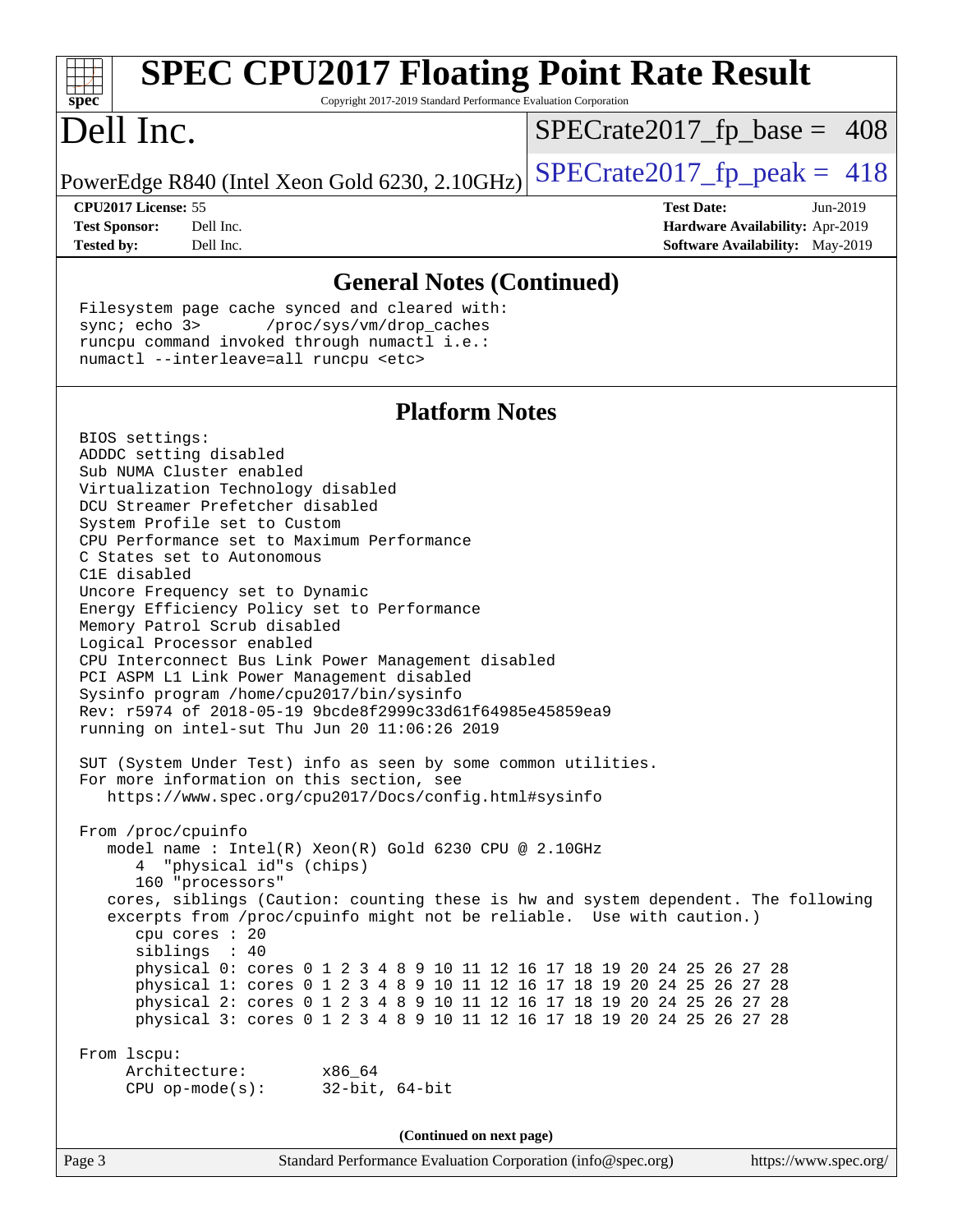| $spec^*$                                                                                                                                                                                                                                                                                                                                                                                                                                                                                                                    | Copyright 2017-2019 Standard Performance Evaluation Corporation                                                                                                                                                                                                                                                                                                                                                                                                                                                                                                                                                                                                                                                                                                                                                                                                                                                                                              | <b>SPEC CPU2017 Floating Point Rate Result</b>                                                                                                                                                                                                                                                                                                                                                                                                                                                                                                                                                                                                                                                                                                                                                                                                                                                                                  |
|-----------------------------------------------------------------------------------------------------------------------------------------------------------------------------------------------------------------------------------------------------------------------------------------------------------------------------------------------------------------------------------------------------------------------------------------------------------------------------------------------------------------------------|--------------------------------------------------------------------------------------------------------------------------------------------------------------------------------------------------------------------------------------------------------------------------------------------------------------------------------------------------------------------------------------------------------------------------------------------------------------------------------------------------------------------------------------------------------------------------------------------------------------------------------------------------------------------------------------------------------------------------------------------------------------------------------------------------------------------------------------------------------------------------------------------------------------------------------------------------------------|---------------------------------------------------------------------------------------------------------------------------------------------------------------------------------------------------------------------------------------------------------------------------------------------------------------------------------------------------------------------------------------------------------------------------------------------------------------------------------------------------------------------------------------------------------------------------------------------------------------------------------------------------------------------------------------------------------------------------------------------------------------------------------------------------------------------------------------------------------------------------------------------------------------------------------|
| Dell Inc.                                                                                                                                                                                                                                                                                                                                                                                                                                                                                                                   |                                                                                                                                                                                                                                                                                                                                                                                                                                                                                                                                                                                                                                                                                                                                                                                                                                                                                                                                                              | $SPECrate2017_fp\_base = 408$                                                                                                                                                                                                                                                                                                                                                                                                                                                                                                                                                                                                                                                                                                                                                                                                                                                                                                   |
|                                                                                                                                                                                                                                                                                                                                                                                                                                                                                                                             | PowerEdge R840 (Intel Xeon Gold 6230, 2.10GHz)                                                                                                                                                                                                                                                                                                                                                                                                                                                                                                                                                                                                                                                                                                                                                                                                                                                                                                               | $SPECTate2017$ _fp_peak = 418                                                                                                                                                                                                                                                                                                                                                                                                                                                                                                                                                                                                                                                                                                                                                                                                                                                                                                   |
| CPU2017 License: 55<br><b>Test Sponsor:</b><br>Dell Inc.<br><b>Tested by:</b><br>Dell Inc.                                                                                                                                                                                                                                                                                                                                                                                                                                  |                                                                                                                                                                                                                                                                                                                                                                                                                                                                                                                                                                                                                                                                                                                                                                                                                                                                                                                                                              | <b>Test Date:</b><br>Jun-2019<br>Hardware Availability: Apr-2019<br>Software Availability: May-2019                                                                                                                                                                                                                                                                                                                                                                                                                                                                                                                                                                                                                                                                                                                                                                                                                             |
|                                                                                                                                                                                                                                                                                                                                                                                                                                                                                                                             | <b>Platform Notes (Continued)</b>                                                                                                                                                                                                                                                                                                                                                                                                                                                                                                                                                                                                                                                                                                                                                                                                                                                                                                                            |                                                                                                                                                                                                                                                                                                                                                                                                                                                                                                                                                                                                                                                                                                                                                                                                                                                                                                                                 |
| Byte Order:<br>CPU(s):<br>On-line CPU(s) list: $0-159$<br>Thread(s) per core:<br>$Core(s)$ per socket:<br>Socket(s):<br>NUMA $node(s):$<br>Vendor ID:<br>CPU family:<br>Model:<br>Model name:<br>Stepping:<br>CPU MHz:<br>BogoMIPS:<br>Virtualization:<br>L1d cache:<br>Lli cache:<br>L2 cache:<br>L3 cache:<br>NUMA node0 CPU(s):<br>NUMA nodel CPU(s):<br>NUMA $node2$ $CPU(s)$ :<br>NUMA $node3$ CPU $(s)$ :<br>NUMA $node4$ CPU $(s)$ :<br>NUMA $node5$ $CPU(s):$<br>NUMA node6 CPU(s):<br>NUMA node7 CPU(s):<br>Flags: | Little Endian<br>160<br>2<br>20<br>4<br>8<br>GenuineIntel<br>6<br>85<br>$Intel(R)$ Xeon $(R)$ Gold 6230 CPU @ 2.10GHz<br>6<br>2629.103<br>4200.00<br>$VT - x$<br>32K<br>32K<br>1024K<br>28160K<br>0, 8, 16, 24, 32, 40, 48, 56, 64, 72, 80, 88, 96, 104, 112, 120, 128, 136, 144, 152<br>1, 9, 17, 25, 33, 41, 49, 57, 65, 73, 81, 89, 97, 105, 113, 121, 129, 137, 145, 153<br>2, 10, 18, 26, 34, 42, 50, 58, 66, 74, 82, 90, 98, 106, 114, 122, 130, 138, 146, 154<br>3, 11, 19, 27, 35, 43, 51, 59, 67, 75, 83, 91, 99, 107, 115, 123, 131, 139, 147, 155<br>4, 12, 20, 28, 36, 44, 52, 60, 68, 76, 84, 92, 100, 108, 116, 124, 132, 140, 148, 156<br>5, 13, 21, 29, 37, 45, 53, 61, 69, 77, 85, 93, 101, 109, 117, 125, 133, 141, 149, 157<br>6, 14, 22, 30, 38, 46, 54, 62, 70, 78, 86, 94, 102, 110, 118, 126, 134, 142, 150, 158<br>7, 15, 23, 31, 39, 47, 55, 63, 71, 79, 87, 95, 103, 111, 119, 127, 135, 143, 151, 159<br>(Continued on next page) | fpu vme de pse tsc msr pae mce cx8 apic sep mtrr pge mca cmov<br>pat pse36 clflush dts acpi mmx fxsr sse sse2 ss ht tm pbe syscall nx pdpe1gb rdtscp<br>Im constant tsc art arch perfmon pebs bts rep good nopl xtopology nonstop tsc cpuid<br>aperfmperf pni pclmulqdq dtes64 monitor ds_cpl vmx smx est tm2 ssse3 sdbg fma cx16<br>xtpr pdcm pcid dca sse4_1 sse4_2 x2apic movbe popcnt aes xsave avx f16c rdrand<br>lahf_lm abm 3dnowprefetch cpuid_fault epb cat_13 cdp_13 invpcid_single intel_ppin<br>ssbd mba ibrs ibpb stibp ibrs_enhanced tpr_shadow vnmi flexpriority ept vpid<br>fsgsbase tsc_adjust bmil hle avx2 smep bmi2 erms invpcid rtm cqm mpx rdt_a avx512f<br>avx512dq rdseed adx smap clflushopt clwb intel_pt avx512cd avx512bw avx512vl<br>xsaveopt xsavec xgetbvl xsaves cqm_llc cqm_occup_llc cqm_mbm_total cqm_mbm_local<br>dtherm ida arat pln pts pku ospke avx512_vnni flush_lld arch_capabilities |
|                                                                                                                                                                                                                                                                                                                                                                                                                                                                                                                             |                                                                                                                                                                                                                                                                                                                                                                                                                                                                                                                                                                                                                                                                                                                                                                                                                                                                                                                                                              |                                                                                                                                                                                                                                                                                                                                                                                                                                                                                                                                                                                                                                                                                                                                                                                                                                                                                                                                 |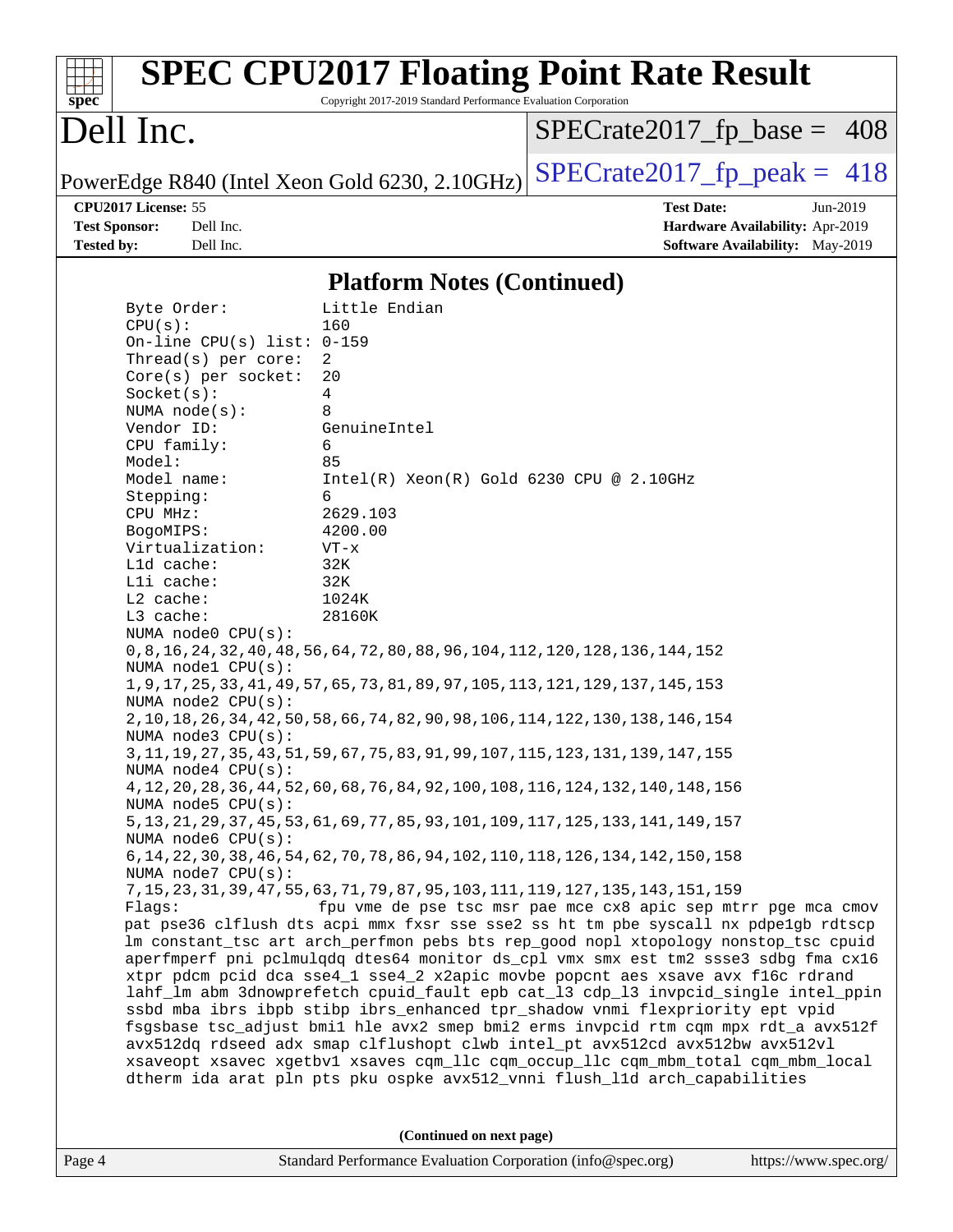| <b>SPEC CPU2017 Floating Point Rate Result</b><br>Copyright 2017-2019 Standard Performance Evaluation Corporation<br>spec                                                                         |  |  |  |  |  |  |  |
|---------------------------------------------------------------------------------------------------------------------------------------------------------------------------------------------------|--|--|--|--|--|--|--|
| Dell Inc.<br>$SPECrate2017_fp\_base = 408$                                                                                                                                                        |  |  |  |  |  |  |  |
| $SPECrate2017_fp\_peak = 418$<br>PowerEdge R840 (Intel Xeon Gold 6230, 2.10GHz)                                                                                                                   |  |  |  |  |  |  |  |
| CPU2017 License: 55<br><b>Test Date:</b><br>Jun-2019<br><b>Test Sponsor:</b><br>Dell Inc.<br>Hardware Availability: Apr-2019<br>Dell Inc.<br>Software Availability: May-2019<br><b>Tested by:</b> |  |  |  |  |  |  |  |
| <b>Platform Notes (Continued)</b>                                                                                                                                                                 |  |  |  |  |  |  |  |
| /proc/cpuinfo cache data<br>cache size : 28160 KB                                                                                                                                                 |  |  |  |  |  |  |  |
| From numactl --hardware WARNING: a numactl 'node' might or might not correspond to a<br>physical chip.                                                                                            |  |  |  |  |  |  |  |
| $available: 8 nodes (0-7)$<br>node 0 cpus: 0 8 16 24 32 40 48 56 64 72 80 88 96 104 112 120 128 136 144 152<br>node 0 size: 95146 MB<br>node 0 free: 94682 MB                                     |  |  |  |  |  |  |  |
| node 1 cpus: 1 9 17 25 33 41 49 57 65 73 81 89 97 105 113 121 129 137 145 153<br>node 1 size: 96764 MB<br>node 1 free: 96348 MB                                                                   |  |  |  |  |  |  |  |
| node 2 cpus: 2 10 18 26 34 42 50 58 66 74 82 90 98 106 114 122 130 138 146 154<br>node 2 size: 96743 MB<br>node 2 free: 96300 MB                                                                  |  |  |  |  |  |  |  |
| node 3 cpus: 3 11 19 27 35 43 51 59 67 75 83 91 99 107 115 123 131 139 147 155<br>node 3 size: 96764 MB<br>node 3 free: 96352 MB                                                                  |  |  |  |  |  |  |  |
| node 4 cpus: 4 12 20 28 36 44 52 60 68 76 84 92 100 108 116 124 132 140 148 156<br>node 4 size: 96764 MB<br>node 4 free: 96335 MB                                                                 |  |  |  |  |  |  |  |
| node 5 cpus: 5 13 21 29 37 45 53 61 69 77 85 93 101 109 117 125 133 141 149 157<br>node 5 size: 96764 MB<br>node 5 free: 96234 MB                                                                 |  |  |  |  |  |  |  |
| node 6 cpus: 6 14 22 30 38 46 54 62 70 78 86 94 102 110 118 126 134 142 150 158<br>node 6 size: 96764 MB<br>node 6 free: 96357 MB                                                                 |  |  |  |  |  |  |  |
| node 7 cpus: 7 15 23 31 39 47 55 63 71 79 87 95 103 111 119 127 135 143 151 159<br>node 7 size: 96762 MB<br>node 7 free: 96369 MB                                                                 |  |  |  |  |  |  |  |
| node distances:<br>$\mathbf 0$<br>$\mathbf{1}$<br>node<br>2<br>5<br>6<br>7<br>3<br>4<br>21<br>21<br>21<br>21<br>21<br>0:<br>10<br>21<br>11                                                        |  |  |  |  |  |  |  |
| 21<br>21<br>10<br>21<br>21<br>11<br>21<br>21<br>1:<br>2:<br>21<br>21<br>21<br>11<br>21<br>21<br>10<br>21<br>3:<br>21<br>21<br>21<br>21<br>11<br>21<br>10<br>21                                    |  |  |  |  |  |  |  |
| 21<br>21<br>21<br>10<br>21<br>21<br>4:<br>11<br>21<br>5:<br>11<br>21<br>21<br>21<br>21<br>10<br>21<br>21<br>6:<br>21<br>21<br>21<br>11<br>21<br>21<br>10<br>21                                    |  |  |  |  |  |  |  |
| 7:<br>21<br>21<br>21<br>21<br>21<br>11<br>21<br>10                                                                                                                                                |  |  |  |  |  |  |  |
| From /proc/meminfo<br>MemTotal:<br>791012844 kB<br>HugePages_Total:<br>0                                                                                                                          |  |  |  |  |  |  |  |
| Hugepagesize:<br>2048 kB                                                                                                                                                                          |  |  |  |  |  |  |  |
| /usr/bin/lsb_release -d                                                                                                                                                                           |  |  |  |  |  |  |  |
| (Continued on next page)<br>Standard Performance Evaluation Corporation (info@spec.org)<br>Page 5<br>https://www.spec.org/                                                                        |  |  |  |  |  |  |  |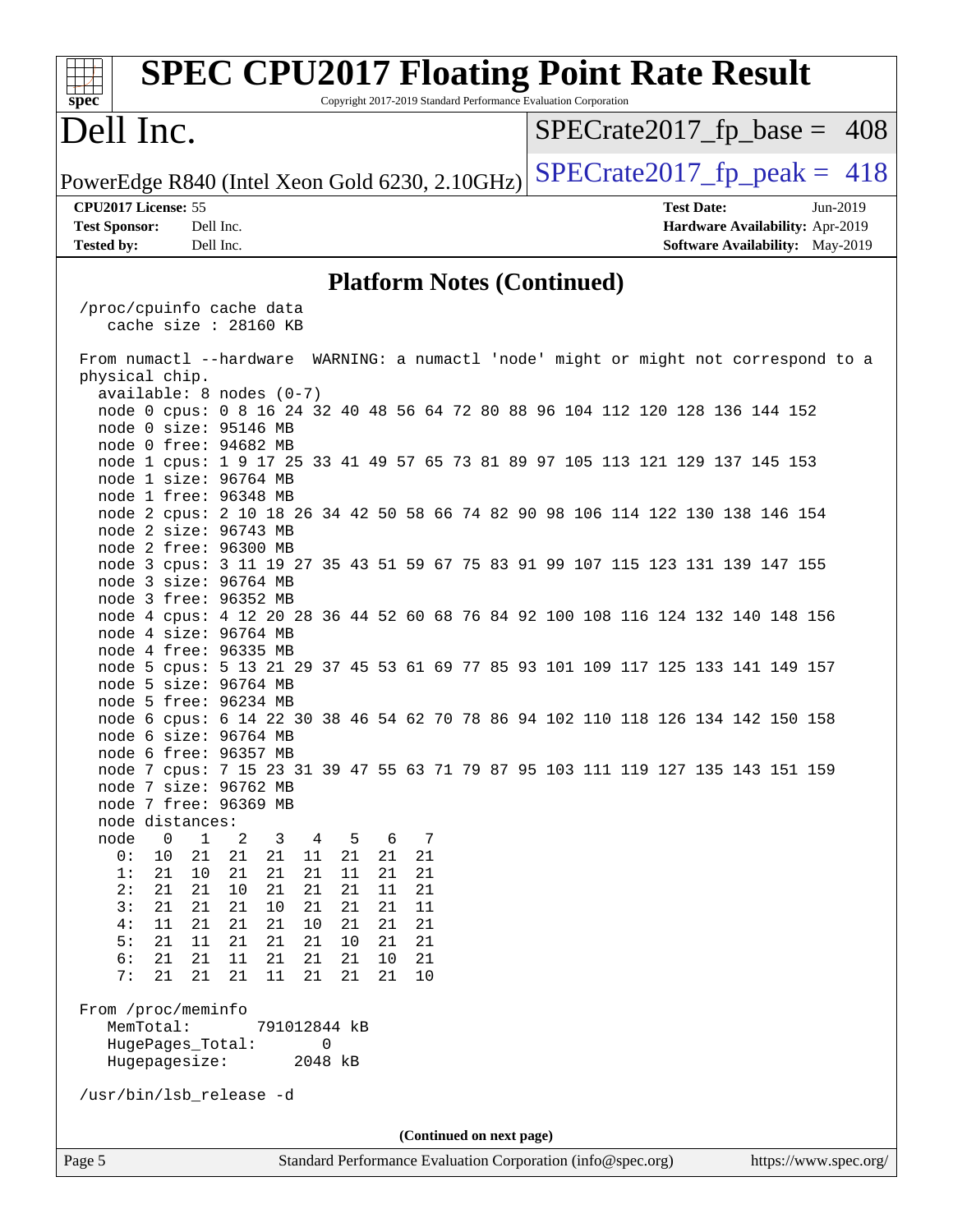| <b>SPEC CPU2017 Floating Point Rate Result</b><br>Copyright 2017-2019 Standard Performance Evaluation Corporation<br>$spec^*$                                                                                                                                                                                                                                                                                                                                                                       |                                                                                                     |
|-----------------------------------------------------------------------------------------------------------------------------------------------------------------------------------------------------------------------------------------------------------------------------------------------------------------------------------------------------------------------------------------------------------------------------------------------------------------------------------------------------|-----------------------------------------------------------------------------------------------------|
| Dell Inc.                                                                                                                                                                                                                                                                                                                                                                                                                                                                                           | $SPECrate2017_fp\_base = 408$                                                                       |
| PowerEdge R840 (Intel Xeon Gold 6230, 2.10GHz)                                                                                                                                                                                                                                                                                                                                                                                                                                                      | $SPECTate2017$ _fp_peak = 418                                                                       |
| CPU2017 License: 55<br><b>Test Sponsor:</b><br>Dell Inc.<br>Dell Inc.<br><b>Tested by:</b>                                                                                                                                                                                                                                                                                                                                                                                                          | <b>Test Date:</b><br>Jun-2019<br>Hardware Availability: Apr-2019<br>Software Availability: May-2019 |
| <b>Platform Notes (Continued)</b>                                                                                                                                                                                                                                                                                                                                                                                                                                                                   |                                                                                                     |
| Ubuntu 18.04.2 LTS                                                                                                                                                                                                                                                                                                                                                                                                                                                                                  |                                                                                                     |
| From /etc/*release* /etc/*version*<br>debian version: buster/sid<br>os-release:<br>NAME="Ubuntu"<br>VERSION="18.04.2 LTS (Bionic Beaver)"<br>ID=ubuntu<br>ID_LIKE=debian<br>PRETTY_NAME="Ubuntu 18.04.2 LTS"<br>VERSION ID="18.04"<br>HOME URL="https://www.ubuntu.com/"<br>SUPPORT_URL="https://help.ubuntu.com/"<br>uname $-a$ :<br>Linux intel-sut 4.15.0-45-generic #48-Ubuntu SMP Tue Jan 29 16:28:13 UTC 2019 x86_64<br>x86_64 x86_64 GNU/Linux<br>Kernel self-reported vulnerability status: |                                                                                                     |
| CVE-2017-5754 (Meltdown):<br>Not affected<br>CVE-2017-5753 (Spectre variant 1): Mitigation: __user pointer sanitization<br>CVE-2017-5715 (Spectre variant 2): Mitigation: Enhanced IBRS, IBPB                                                                                                                                                                                                                                                                                                       |                                                                                                     |
| run-level 5 Jun 20 04:42                                                                                                                                                                                                                                                                                                                                                                                                                                                                            |                                                                                                     |
| SPEC is set to: /home/cpu2017<br>Filesystem<br>Type Size Used Avail Use% Mounted on<br>/dev/sda2<br>ext4 439G<br>29G 388G<br>$7\%$ /                                                                                                                                                                                                                                                                                                                                                                |                                                                                                     |
| Additional information from dmidecode follows. WARNING: Use caution when you interpret<br>this section. The 'dmidecode' program reads system data which is "intended to allow<br>hardware to be accurately determined", but the intent may not be met, as there are<br>frequent changes to hardware, firmware, and the "DMTF SMBIOS" standard.<br>BIOS Dell Inc. 2.2.9 05/08/2019<br>Memory:<br>24x 00AD00B300AD HMA84GR7CJR4N-WM 32 GB 2 rank 2933<br>24x Not Specified Not Specified              |                                                                                                     |
| (End of data from sysinfo program)                                                                                                                                                                                                                                                                                                                                                                                                                                                                  |                                                                                                     |
| <b>Compiler Version Notes</b>                                                                                                                                                                                                                                                                                                                                                                                                                                                                       |                                                                                                     |
| CC 519.1bm_r(base) 538.imagick_r(base, peak) 544.nab_r(base, peak)                                                                                                                                                                                                                                                                                                                                                                                                                                  | =======================                                                                             |
| (Continued on next page)                                                                                                                                                                                                                                                                                                                                                                                                                                                                            |                                                                                                     |
| Page 6<br>Standard Performance Evaluation Corporation (info@spec.org)                                                                                                                                                                                                                                                                                                                                                                                                                               | https://www.spec.org/                                                                               |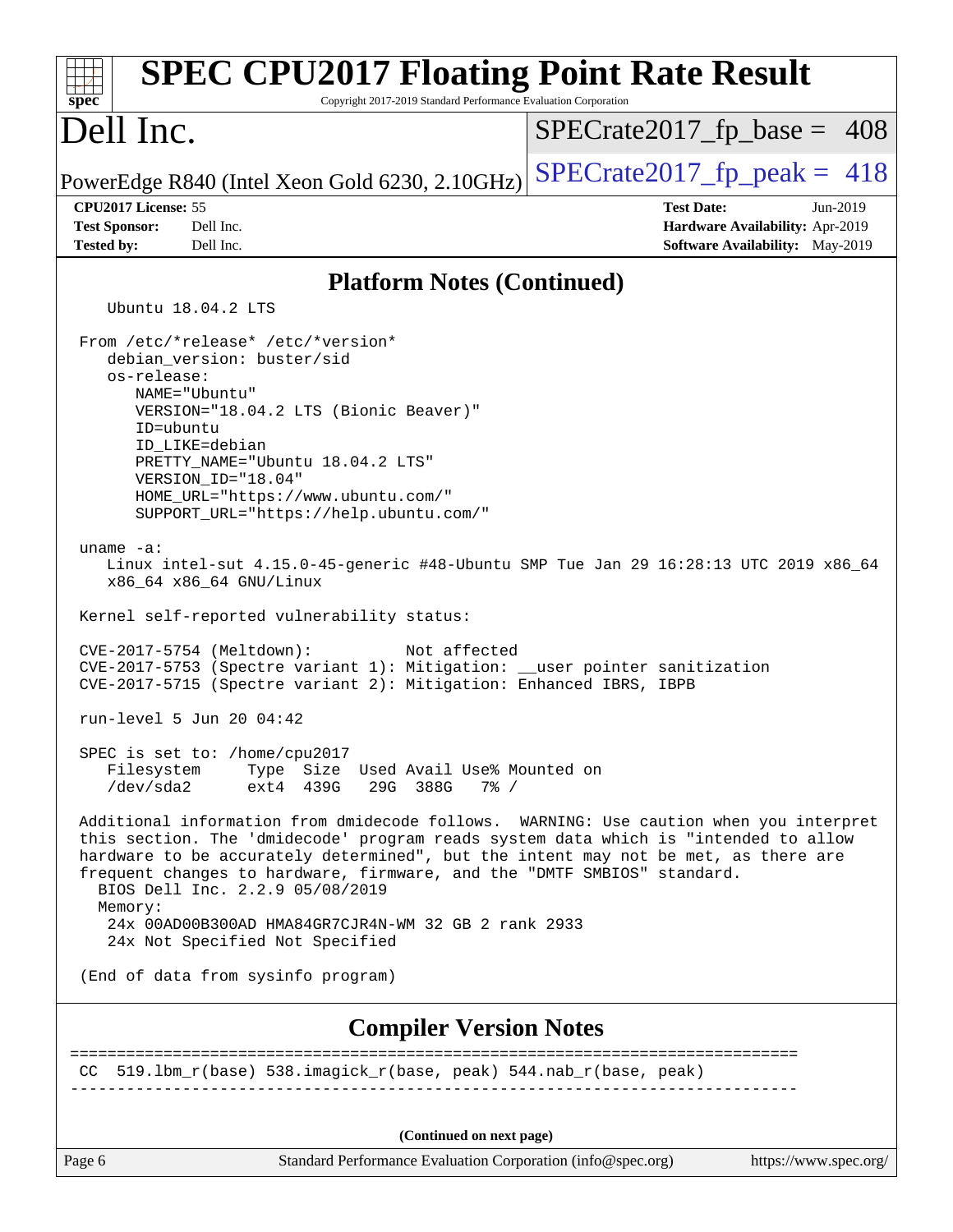| <b>SPEC CPU2017 Floating Point Rate Result</b><br>Copyright 2017-2019 Standard Performance Evaluation Corporation<br>$spec^*$                                                                                                                                                                                                                                                                                    |                                                                                                     |
|------------------------------------------------------------------------------------------------------------------------------------------------------------------------------------------------------------------------------------------------------------------------------------------------------------------------------------------------------------------------------------------------------------------|-----------------------------------------------------------------------------------------------------|
| Dell Inc.                                                                                                                                                                                                                                                                                                                                                                                                        | $SPECrate2017_fp\_base = 408$                                                                       |
| PowerEdge R840 (Intel Xeon Gold 6230, 2.10GHz)                                                                                                                                                                                                                                                                                                                                                                   | $SPECrate2017_fp\_peak = 418$                                                                       |
| CPU2017 License: 55<br><b>Test Sponsor:</b><br>Dell Inc.<br><b>Tested by:</b><br>Dell Inc.                                                                                                                                                                                                                                                                                                                       | <b>Test Date:</b><br>Jun-2019<br>Hardware Availability: Apr-2019<br>Software Availability: May-2019 |
| <b>Compiler Version Notes (Continued)</b><br>Intel(R) C Intel(R) 64 Compiler for applications running on Intel(R) 64,<br>Version 19.0.4.227 Build 20190416<br>Copyright (C) 1985-2019 Intel Corporation. All rights reserved.<br>___________                                                                                                                                                                     |                                                                                                     |
| 519.1bm r(peak)<br>CC.                                                                                                                                                                                                                                                                                                                                                                                           |                                                                                                     |
| Intel(R) C Intel(R) 64 Compiler for applications running on Intel(R) 64,<br>Version 19.0.4.227 Build 20190416<br>Copyright (C) 1985-2019 Intel Corporation. All rights reserved.                                                                                                                                                                                                                                 |                                                                                                     |
| CXXC 508.namd_r(base) 510.parest_r(base, peak)                                                                                                                                                                                                                                                                                                                                                                   |                                                                                                     |
| Intel(R) $C++$ Intel(R) 64 Compiler for applications running on Intel(R) 64,<br>Version 19.0.4.227 Build 20190416<br>Copyright (C) 1985-2019 Intel Corporation. All rights reserved.                                                                                                                                                                                                                             |                                                                                                     |
| CXXC $508$ . namd $r$ (peak)                                                                                                                                                                                                                                                                                                                                                                                     |                                                                                                     |
| Intel(R) $C++$ Intel(R) 64 Compiler for applications running on Intel(R) 64,<br>Version 19.0.4.227 Build 20190416<br>Copyright (C) 1985-2019 Intel Corporation. All rights reserved.                                                                                                                                                                                                                             |                                                                                                     |
| CC 511.povray_r(base) 526.blender_r(base, peak)                                                                                                                                                                                                                                                                                                                                                                  |                                                                                                     |
| Intel(R) $C++$ Intel(R) 64 Compiler for applications running on Intel(R) 64,<br>Version 19.0.4.227 Build 20190416<br>Copyright (C) 1985-2019 Intel Corporation. All rights reserved.<br>Intel(R) C Intel(R) 64 Compiler for applications running on Intel(R) 64,<br>Version 19.0.4.227 Build 20190416<br>Copyright (C) 1985-2019 Intel Corporation. All rights reserved.<br>____________________________________ |                                                                                                     |
| $511. povray_r (peak)$<br>CC                                                                                                                                                                                                                                                                                                                                                                                     |                                                                                                     |
| Intel(R) $C++$ Intel(R) 64 Compiler for applications running on Intel(R) 64,<br>Version 19.0.4.227 Build 20190416<br>Copyright (C) 1985-2019 Intel Corporation. All rights reserved.<br>Intel(R) C Intel(R) 64 Compiler for applications running on Intel(R) 64,                                                                                                                                                 |                                                                                                     |
| (Continued on next page)                                                                                                                                                                                                                                                                                                                                                                                         |                                                                                                     |
| Page 7<br>Standard Performance Evaluation Corporation (info@spec.org)                                                                                                                                                                                                                                                                                                                                            | https://www.spec.org/                                                                               |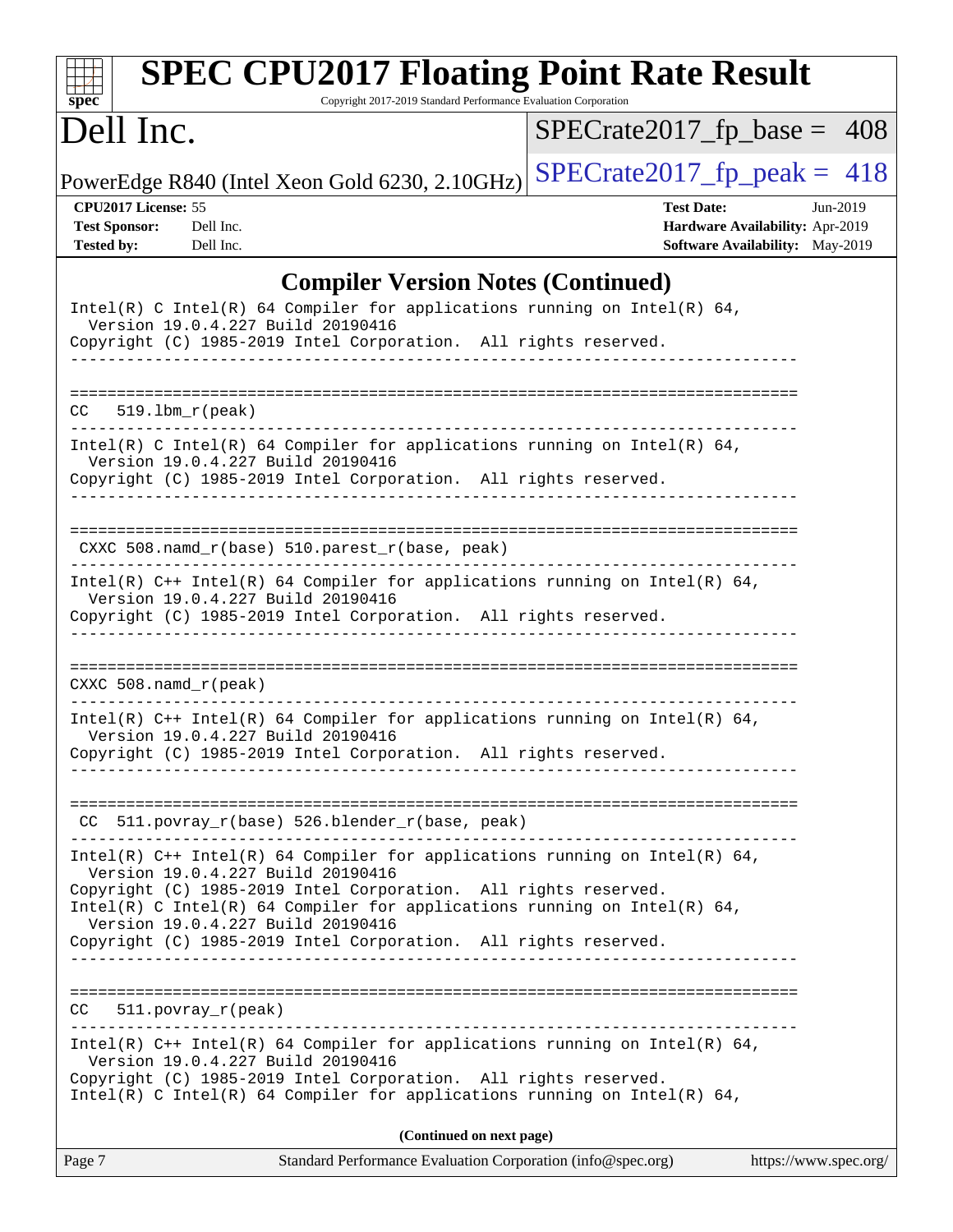| <b>SPEC CPU2017 Floating Point Rate Result</b><br>Copyright 2017-2019 Standard Performance Evaluation Corporation<br>$spec^*$                                                                                                                                                                                                                                                                                                                                                                                                                                        |                                                                                                       |
|----------------------------------------------------------------------------------------------------------------------------------------------------------------------------------------------------------------------------------------------------------------------------------------------------------------------------------------------------------------------------------------------------------------------------------------------------------------------------------------------------------------------------------------------------------------------|-------------------------------------------------------------------------------------------------------|
| Dell Inc.                                                                                                                                                                                                                                                                                                                                                                                                                                                                                                                                                            | $SPECrate2017_fp\_base = 408$                                                                         |
| PowerEdge R840 (Intel Xeon Gold 6230, 2.10GHz)                                                                                                                                                                                                                                                                                                                                                                                                                                                                                                                       | $SPECTate2017$ _fp_peak = 418                                                                         |
| CPU2017 License: 55<br><b>Test Sponsor:</b><br>Dell Inc.<br><b>Tested by:</b><br>Dell Inc.                                                                                                                                                                                                                                                                                                                                                                                                                                                                           | <b>Test Date:</b><br>$Jun-2019$<br>Hardware Availability: Apr-2019<br>Software Availability: May-2019 |
| <b>Compiler Version Notes (Continued)</b>                                                                                                                                                                                                                                                                                                                                                                                                                                                                                                                            |                                                                                                       |
| Version 19.0.4.227 Build 20190416<br>Copyright (C) 1985-2019 Intel Corporation. All rights reserved.                                                                                                                                                                                                                                                                                                                                                                                                                                                                 |                                                                                                       |
| FC 507.cactuBSSN_r(base, peak)                                                                                                                                                                                                                                                                                                                                                                                                                                                                                                                                       |                                                                                                       |
| Intel(R) $C++$ Intel(R) 64 Compiler for applications running on Intel(R) 64,<br>Version 19.0.4.227 Build 20190416<br>Copyright (C) 1985-2019 Intel Corporation. All rights reserved.<br>Intel(R) C Intel(R) 64 Compiler for applications running on Intel(R) 64,<br>Version 19.0.4.227 Build 20190416<br>Copyright (C) 1985-2019 Intel Corporation. All rights reserved.<br>$Intel(R)$ Fortran Intel(R) 64 Compiler for applications running on Intel(R)<br>64, Version 19.0.4.227 Build 20190416<br>Copyright (C) 1985-2019 Intel Corporation. All rights reserved. |                                                                                                       |
| 503.bwaves_r(base, peak) 549.fotonik3d_r(base, peak) 554.roms_r(base)<br>FC.<br>$Intel(R)$ Fortran Intel(R) 64 Compiler for applications running on Intel(R)<br>64, Version 19.0.4.227 Build 20190416<br>Copyright (C) 1985-2019 Intel Corporation. All rights reserved.                                                                                                                                                                                                                                                                                             |                                                                                                       |
| FC<br>$554.rows_r (peak)$                                                                                                                                                                                                                                                                                                                                                                                                                                                                                                                                            |                                                                                                       |
| $Intel(R)$ Fortran Intel(R) 64 Compiler for applications running on Intel(R)<br>64, Version 19.0.4.227 Build 20190416<br>Copyright (C) 1985-2019 Intel Corporation. All rights reserved.                                                                                                                                                                                                                                                                                                                                                                             |                                                                                                       |
| $CC$ 521.wrf_r(base) 527.cam4_r(base)                                                                                                                                                                                                                                                                                                                                                                                                                                                                                                                                | _____________________________________                                                                 |
| $Intel(R)$ Fortran Intel(R) 64 Compiler for applications running on Intel(R)<br>64, Version 19.0.4.227 Build 20190416<br>Copyright (C) 1985-2019 Intel Corporation. All rights reserved.<br>Intel(R) C Intel(R) 64 Compiler for applications running on Intel(R) 64,<br>Version 19.0.4.227 Build 20190416<br>Copyright (C) 1985-2019 Intel Corporation. All rights reserved.<br>____________________________________                                                                                                                                                 |                                                                                                       |
| $521.wrf_r(peak) 527.cam4_r(peak)$<br>CC.                                                                                                                                                                                                                                                                                                                                                                                                                                                                                                                            |                                                                                                       |
| (Continued on next page)                                                                                                                                                                                                                                                                                                                                                                                                                                                                                                                                             |                                                                                                       |
| Standard Performance Evaluation Corporation (info@spec.org)<br>Page 8                                                                                                                                                                                                                                                                                                                                                                                                                                                                                                | https://www.spec.org/                                                                                 |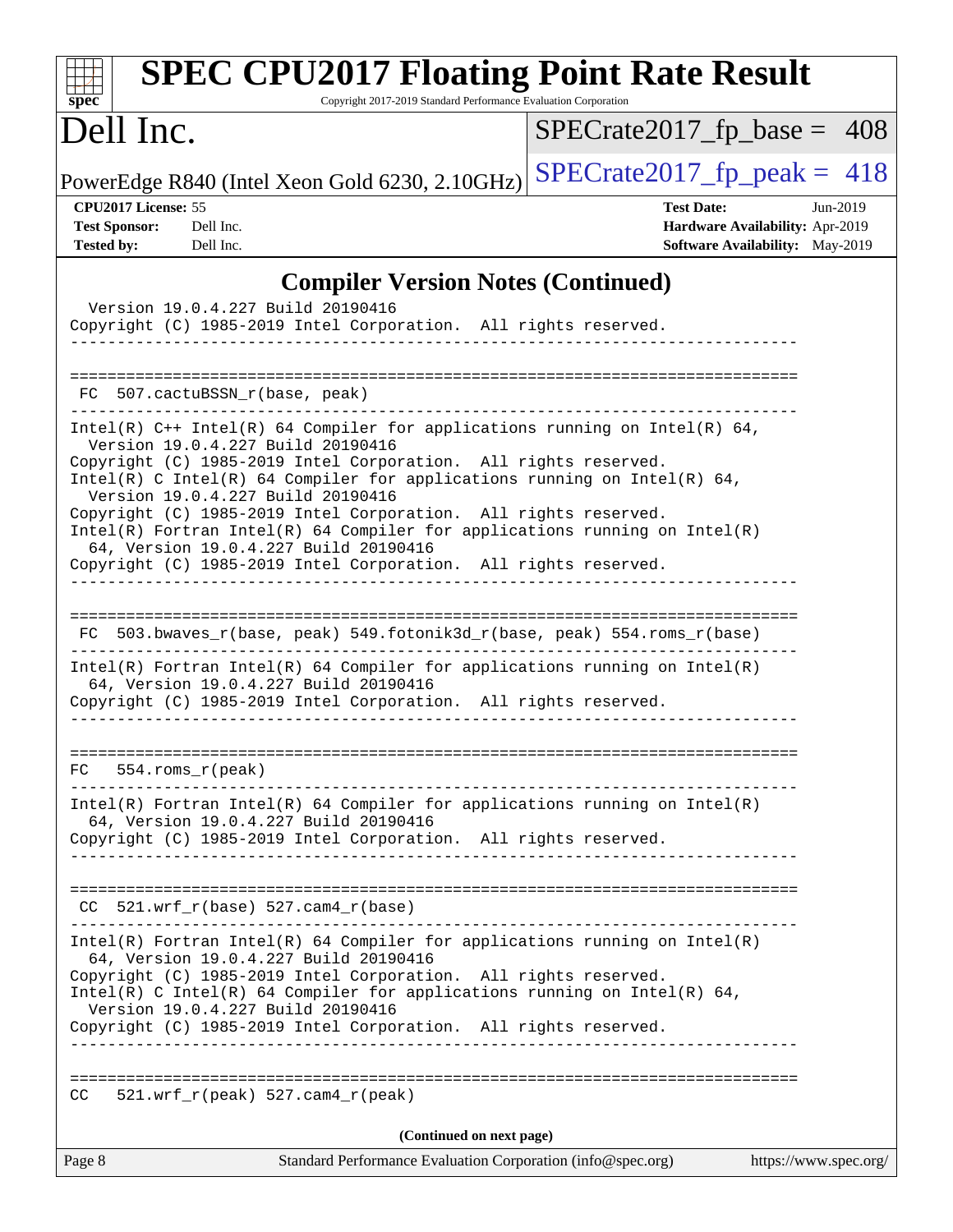# **[spec](http://www.spec.org/)**

# **[SPEC CPU2017 Floating Point Rate Result](http://www.spec.org/auto/cpu2017/Docs/result-fields.html#SPECCPU2017FloatingPointRateResult)**

Copyright 2017-2019 Standard Performance Evaluation Corporation

# Dell Inc.

 $SPECTate2017_fp\_base = 408$ 

PowerEdge R840 (Intel Xeon Gold 6230, 2.10GHz)  $\text{SPECrate}2017\_fp\_peak = 418$ 

**[CPU2017 License:](http://www.spec.org/auto/cpu2017/Docs/result-fields.html#CPU2017License)** 55 **[Test Date:](http://www.spec.org/auto/cpu2017/Docs/result-fields.html#TestDate)** Jun-2019 **[Test Sponsor:](http://www.spec.org/auto/cpu2017/Docs/result-fields.html#TestSponsor)** Dell Inc. **[Hardware Availability:](http://www.spec.org/auto/cpu2017/Docs/result-fields.html#HardwareAvailability)** Apr-2019 **[Tested by:](http://www.spec.org/auto/cpu2017/Docs/result-fields.html#Testedby)** Dell Inc. **[Software Availability:](http://www.spec.org/auto/cpu2017/Docs/result-fields.html#SoftwareAvailability)** May-2019

#### **[Compiler Version Notes \(Continued\)](http://www.spec.org/auto/cpu2017/Docs/result-fields.html#CompilerVersionNotes)**

------------------------------------------------------------------------------ Intel(R) Fortran Intel(R) 64 Compiler for applications running on Intel(R) 64, Version 19.0.4.227 Build 20190416 Copyright (C) 1985-2019 Intel Corporation. All rights reserved. Intel(R) C Intel(R) 64 Compiler for applications running on Intel(R) 64, Version 19.0.4.227 Build 20190416 Copyright (C) 1985-2019 Intel Corporation. All rights reserved. ------------------------------------------------------------------------------

## **[Base Compiler Invocation](http://www.spec.org/auto/cpu2017/Docs/result-fields.html#BaseCompilerInvocation)**

[C benchmarks](http://www.spec.org/auto/cpu2017/Docs/result-fields.html#Cbenchmarks): [icc -m64 -std=c11](http://www.spec.org/cpu2017/results/res2019q3/cpu2017-20190708-16002.flags.html#user_CCbase_intel_icc_64bit_c11_33ee0cdaae7deeeab2a9725423ba97205ce30f63b9926c2519791662299b76a0318f32ddfffdc46587804de3178b4f9328c46fa7c2b0cd779d7a61945c91cd35)

[C++ benchmarks:](http://www.spec.org/auto/cpu2017/Docs/result-fields.html#CXXbenchmarks) [icpc -m64](http://www.spec.org/cpu2017/results/res2019q3/cpu2017-20190708-16002.flags.html#user_CXXbase_intel_icpc_64bit_4ecb2543ae3f1412ef961e0650ca070fec7b7afdcd6ed48761b84423119d1bf6bdf5cad15b44d48e7256388bc77273b966e5eb805aefd121eb22e9299b2ec9d9)

[Fortran benchmarks](http://www.spec.org/auto/cpu2017/Docs/result-fields.html#Fortranbenchmarks): [ifort -m64](http://www.spec.org/cpu2017/results/res2019q3/cpu2017-20190708-16002.flags.html#user_FCbase_intel_ifort_64bit_24f2bb282fbaeffd6157abe4f878425411749daecae9a33200eee2bee2fe76f3b89351d69a8130dd5949958ce389cf37ff59a95e7a40d588e8d3a57e0c3fd751)

[Benchmarks using both Fortran and C](http://www.spec.org/auto/cpu2017/Docs/result-fields.html#BenchmarksusingbothFortranandC): [ifort -m64](http://www.spec.org/cpu2017/results/res2019q3/cpu2017-20190708-16002.flags.html#user_CC_FCbase_intel_ifort_64bit_24f2bb282fbaeffd6157abe4f878425411749daecae9a33200eee2bee2fe76f3b89351d69a8130dd5949958ce389cf37ff59a95e7a40d588e8d3a57e0c3fd751) [icc -m64 -std=c11](http://www.spec.org/cpu2017/results/res2019q3/cpu2017-20190708-16002.flags.html#user_CC_FCbase_intel_icc_64bit_c11_33ee0cdaae7deeeab2a9725423ba97205ce30f63b9926c2519791662299b76a0318f32ddfffdc46587804de3178b4f9328c46fa7c2b0cd779d7a61945c91cd35)

[Benchmarks using both C and C++](http://www.spec.org/auto/cpu2017/Docs/result-fields.html#BenchmarksusingbothCandCXX): [icpc -m64](http://www.spec.org/cpu2017/results/res2019q3/cpu2017-20190708-16002.flags.html#user_CC_CXXbase_intel_icpc_64bit_4ecb2543ae3f1412ef961e0650ca070fec7b7afdcd6ed48761b84423119d1bf6bdf5cad15b44d48e7256388bc77273b966e5eb805aefd121eb22e9299b2ec9d9) [icc -m64 -std=c11](http://www.spec.org/cpu2017/results/res2019q3/cpu2017-20190708-16002.flags.html#user_CC_CXXbase_intel_icc_64bit_c11_33ee0cdaae7deeeab2a9725423ba97205ce30f63b9926c2519791662299b76a0318f32ddfffdc46587804de3178b4f9328c46fa7c2b0cd779d7a61945c91cd35)

[Benchmarks using Fortran, C, and C++:](http://www.spec.org/auto/cpu2017/Docs/result-fields.html#BenchmarksusingFortranCandCXX) [icpc -m64](http://www.spec.org/cpu2017/results/res2019q3/cpu2017-20190708-16002.flags.html#user_CC_CXX_FCbase_intel_icpc_64bit_4ecb2543ae3f1412ef961e0650ca070fec7b7afdcd6ed48761b84423119d1bf6bdf5cad15b44d48e7256388bc77273b966e5eb805aefd121eb22e9299b2ec9d9) [icc -m64 -std=c11](http://www.spec.org/cpu2017/results/res2019q3/cpu2017-20190708-16002.flags.html#user_CC_CXX_FCbase_intel_icc_64bit_c11_33ee0cdaae7deeeab2a9725423ba97205ce30f63b9926c2519791662299b76a0318f32ddfffdc46587804de3178b4f9328c46fa7c2b0cd779d7a61945c91cd35) [ifort -m64](http://www.spec.org/cpu2017/results/res2019q3/cpu2017-20190708-16002.flags.html#user_CC_CXX_FCbase_intel_ifort_64bit_24f2bb282fbaeffd6157abe4f878425411749daecae9a33200eee2bee2fe76f3b89351d69a8130dd5949958ce389cf37ff59a95e7a40d588e8d3a57e0c3fd751)

## **[Base Portability Flags](http://www.spec.org/auto/cpu2017/Docs/result-fields.html#BasePortabilityFlags)**

 503.bwaves\_r: [-DSPEC\\_LP64](http://www.spec.org/cpu2017/results/res2019q3/cpu2017-20190708-16002.flags.html#suite_basePORTABILITY503_bwaves_r_DSPEC_LP64) 507.cactuBSSN\_r: [-DSPEC\\_LP64](http://www.spec.org/cpu2017/results/res2019q3/cpu2017-20190708-16002.flags.html#suite_basePORTABILITY507_cactuBSSN_r_DSPEC_LP64) 508.namd\_r: [-DSPEC\\_LP64](http://www.spec.org/cpu2017/results/res2019q3/cpu2017-20190708-16002.flags.html#suite_basePORTABILITY508_namd_r_DSPEC_LP64) 510.parest\_r: [-DSPEC\\_LP64](http://www.spec.org/cpu2017/results/res2019q3/cpu2017-20190708-16002.flags.html#suite_basePORTABILITY510_parest_r_DSPEC_LP64) 511.povray\_r: [-DSPEC\\_LP64](http://www.spec.org/cpu2017/results/res2019q3/cpu2017-20190708-16002.flags.html#suite_basePORTABILITY511_povray_r_DSPEC_LP64) 519.lbm\_r: [-DSPEC\\_LP64](http://www.spec.org/cpu2017/results/res2019q3/cpu2017-20190708-16002.flags.html#suite_basePORTABILITY519_lbm_r_DSPEC_LP64) 521.wrf\_r: [-DSPEC\\_LP64](http://www.spec.org/cpu2017/results/res2019q3/cpu2017-20190708-16002.flags.html#suite_basePORTABILITY521_wrf_r_DSPEC_LP64) [-DSPEC\\_CASE\\_FLAG](http://www.spec.org/cpu2017/results/res2019q3/cpu2017-20190708-16002.flags.html#b521.wrf_r_baseCPORTABILITY_DSPEC_CASE_FLAG) [-convert big\\_endian](http://www.spec.org/cpu2017/results/res2019q3/cpu2017-20190708-16002.flags.html#user_baseFPORTABILITY521_wrf_r_convert_big_endian_c3194028bc08c63ac5d04de18c48ce6d347e4e562e8892b8bdbdc0214820426deb8554edfa529a3fb25a586e65a3d812c835984020483e7e73212c4d31a38223) 526.blender\_r: [-DSPEC\\_LP64](http://www.spec.org/cpu2017/results/res2019q3/cpu2017-20190708-16002.flags.html#suite_basePORTABILITY526_blender_r_DSPEC_LP64) [-DSPEC\\_LINUX](http://www.spec.org/cpu2017/results/res2019q3/cpu2017-20190708-16002.flags.html#b526.blender_r_baseCPORTABILITY_DSPEC_LINUX) [-funsigned-char](http://www.spec.org/cpu2017/results/res2019q3/cpu2017-20190708-16002.flags.html#user_baseCPORTABILITY526_blender_r_force_uchar_40c60f00ab013830e2dd6774aeded3ff59883ba5a1fc5fc14077f794d777847726e2a5858cbc7672e36e1b067e7e5c1d9a74f7176df07886a243d7cc18edfe67) 527.cam4\_r: [-DSPEC\\_LP64](http://www.spec.org/cpu2017/results/res2019q3/cpu2017-20190708-16002.flags.html#suite_basePORTABILITY527_cam4_r_DSPEC_LP64) [-DSPEC\\_CASE\\_FLAG](http://www.spec.org/cpu2017/results/res2019q3/cpu2017-20190708-16002.flags.html#b527.cam4_r_baseCPORTABILITY_DSPEC_CASE_FLAG) 538.imagick\_r: [-DSPEC\\_LP64](http://www.spec.org/cpu2017/results/res2019q3/cpu2017-20190708-16002.flags.html#suite_basePORTABILITY538_imagick_r_DSPEC_LP64) 544.nab\_r: [-DSPEC\\_LP64](http://www.spec.org/cpu2017/results/res2019q3/cpu2017-20190708-16002.flags.html#suite_basePORTABILITY544_nab_r_DSPEC_LP64) 549.fotonik3d\_r: [-DSPEC\\_LP64](http://www.spec.org/cpu2017/results/res2019q3/cpu2017-20190708-16002.flags.html#suite_basePORTABILITY549_fotonik3d_r_DSPEC_LP64)

**(Continued on next page)**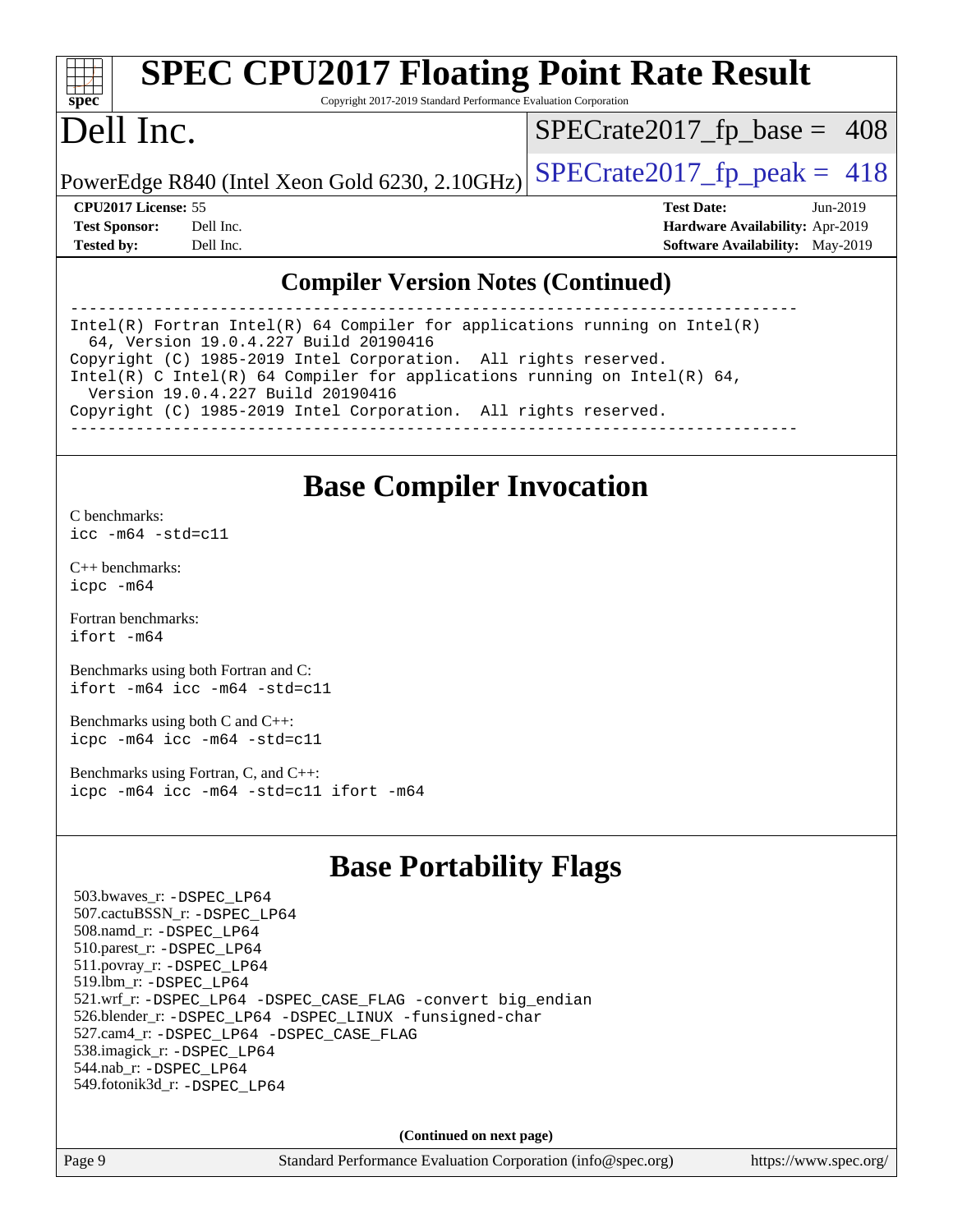#### **[spec](http://www.spec.org/) [SPEC CPU2017 Floating Point Rate Result](http://www.spec.org/auto/cpu2017/Docs/result-fields.html#SPECCPU2017FloatingPointRateResult)** Copyright 2017-2019 Standard Performance Evaluation Corporation Dell Inc. PowerEdge R840 (Intel Xeon Gold 6230, 2.10GHz)  $\text{SPECrate}2017\_fp\_peak = 418$  $SPECTate2017_fp\_base = 408$ **[CPU2017 License:](http://www.spec.org/auto/cpu2017/Docs/result-fields.html#CPU2017License)** 55 **[Test Date:](http://www.spec.org/auto/cpu2017/Docs/result-fields.html#TestDate)** Jun-2019 **[Test Sponsor:](http://www.spec.org/auto/cpu2017/Docs/result-fields.html#TestSponsor)** Dell Inc. **[Hardware Availability:](http://www.spec.org/auto/cpu2017/Docs/result-fields.html#HardwareAvailability)** Apr-2019 **[Tested by:](http://www.spec.org/auto/cpu2017/Docs/result-fields.html#Testedby)** Dell Inc. **[Software Availability:](http://www.spec.org/auto/cpu2017/Docs/result-fields.html#SoftwareAvailability)** May-2019 **[Base Portability Flags \(Continued\)](http://www.spec.org/auto/cpu2017/Docs/result-fields.html#BasePortabilityFlags)** 554.roms\_r: [-DSPEC\\_LP64](http://www.spec.org/cpu2017/results/res2019q3/cpu2017-20190708-16002.flags.html#suite_basePORTABILITY554_roms_r_DSPEC_LP64) **[Base Optimization Flags](http://www.spec.org/auto/cpu2017/Docs/result-fields.html#BaseOptimizationFlags)** [C benchmarks](http://www.spec.org/auto/cpu2017/Docs/result-fields.html#Cbenchmarks): [-xCORE-AVX2](http://www.spec.org/cpu2017/results/res2019q3/cpu2017-20190708-16002.flags.html#user_CCbase_f-xCORE-AVX2) [-ipo](http://www.spec.org/cpu2017/results/res2019q3/cpu2017-20190708-16002.flags.html#user_CCbase_f-ipo) [-O3](http://www.spec.org/cpu2017/results/res2019q3/cpu2017-20190708-16002.flags.html#user_CCbase_f-O3) [-no-prec-div](http://www.spec.org/cpu2017/results/res2019q3/cpu2017-20190708-16002.flags.html#user_CCbase_f-no-prec-div) [-qopt-prefetch](http://www.spec.org/cpu2017/results/res2019q3/cpu2017-20190708-16002.flags.html#user_CCbase_f-qopt-prefetch) [-ffinite-math-only](http://www.spec.org/cpu2017/results/res2019q3/cpu2017-20190708-16002.flags.html#user_CCbase_f_finite_math_only_cb91587bd2077682c4b38af759c288ed7c732db004271a9512da14a4f8007909a5f1427ecbf1a0fb78ff2a814402c6114ac565ca162485bbcae155b5e4258871) [-qopt-mem-layout-trans=4](http://www.spec.org/cpu2017/results/res2019q3/cpu2017-20190708-16002.flags.html#user_CCbase_f-qopt-mem-layout-trans_fa39e755916c150a61361b7846f310bcdf6f04e385ef281cadf3647acec3f0ae266d1a1d22d972a7087a248fd4e6ca390a3634700869573d231a252c784941a8) [C++ benchmarks:](http://www.spec.org/auto/cpu2017/Docs/result-fields.html#CXXbenchmarks) [-xCORE-AVX2](http://www.spec.org/cpu2017/results/res2019q3/cpu2017-20190708-16002.flags.html#user_CXXbase_f-xCORE-AVX2) [-ipo](http://www.spec.org/cpu2017/results/res2019q3/cpu2017-20190708-16002.flags.html#user_CXXbase_f-ipo) [-O3](http://www.spec.org/cpu2017/results/res2019q3/cpu2017-20190708-16002.flags.html#user_CXXbase_f-O3) [-no-prec-div](http://www.spec.org/cpu2017/results/res2019q3/cpu2017-20190708-16002.flags.html#user_CXXbase_f-no-prec-div) [-qopt-prefetch](http://www.spec.org/cpu2017/results/res2019q3/cpu2017-20190708-16002.flags.html#user_CXXbase_f-qopt-prefetch) [-ffinite-math-only](http://www.spec.org/cpu2017/results/res2019q3/cpu2017-20190708-16002.flags.html#user_CXXbase_f_finite_math_only_cb91587bd2077682c4b38af759c288ed7c732db004271a9512da14a4f8007909a5f1427ecbf1a0fb78ff2a814402c6114ac565ca162485bbcae155b5e4258871) [-qopt-mem-layout-trans=4](http://www.spec.org/cpu2017/results/res2019q3/cpu2017-20190708-16002.flags.html#user_CXXbase_f-qopt-mem-layout-trans_fa39e755916c150a61361b7846f310bcdf6f04e385ef281cadf3647acec3f0ae266d1a1d22d972a7087a248fd4e6ca390a3634700869573d231a252c784941a8) [Fortran benchmarks](http://www.spec.org/auto/cpu2017/Docs/result-fields.html#Fortranbenchmarks): [-xCORE-AVX2](http://www.spec.org/cpu2017/results/res2019q3/cpu2017-20190708-16002.flags.html#user_FCbase_f-xCORE-AVX2) [-ipo](http://www.spec.org/cpu2017/results/res2019q3/cpu2017-20190708-16002.flags.html#user_FCbase_f-ipo) [-O3](http://www.spec.org/cpu2017/results/res2019q3/cpu2017-20190708-16002.flags.html#user_FCbase_f-O3) [-no-prec-div](http://www.spec.org/cpu2017/results/res2019q3/cpu2017-20190708-16002.flags.html#user_FCbase_f-no-prec-div) [-qopt-prefetch](http://www.spec.org/cpu2017/results/res2019q3/cpu2017-20190708-16002.flags.html#user_FCbase_f-qopt-prefetch) [-ffinite-math-only](http://www.spec.org/cpu2017/results/res2019q3/cpu2017-20190708-16002.flags.html#user_FCbase_f_finite_math_only_cb91587bd2077682c4b38af759c288ed7c732db004271a9512da14a4f8007909a5f1427ecbf1a0fb78ff2a814402c6114ac565ca162485bbcae155b5e4258871) [-qopt-mem-layout-trans=4](http://www.spec.org/cpu2017/results/res2019q3/cpu2017-20190708-16002.flags.html#user_FCbase_f-qopt-mem-layout-trans_fa39e755916c150a61361b7846f310bcdf6f04e385ef281cadf3647acec3f0ae266d1a1d22d972a7087a248fd4e6ca390a3634700869573d231a252c784941a8) [-auto](http://www.spec.org/cpu2017/results/res2019q3/cpu2017-20190708-16002.flags.html#user_FCbase_f-auto) [-nostandard-realloc-lhs](http://www.spec.org/cpu2017/results/res2019q3/cpu2017-20190708-16002.flags.html#user_FCbase_f_2003_std_realloc_82b4557e90729c0f113870c07e44d33d6f5a304b4f63d4c15d2d0f1fab99f5daaed73bdb9275d9ae411527f28b936061aa8b9c8f2d63842963b95c9dd6426b8a) [-align array32byte](http://www.spec.org/cpu2017/results/res2019q3/cpu2017-20190708-16002.flags.html#user_FCbase_align_array32byte_b982fe038af199962ba9a80c053b8342c548c85b40b8e86eb3cc33dee0d7986a4af373ac2d51c3f7cf710a18d62fdce2948f201cd044323541f22fc0fffc51b6) [Benchmarks using both Fortran and C](http://www.spec.org/auto/cpu2017/Docs/result-fields.html#BenchmarksusingbothFortranandC): [-xCORE-AVX2](http://www.spec.org/cpu2017/results/res2019q3/cpu2017-20190708-16002.flags.html#user_CC_FCbase_f-xCORE-AVX2) [-ipo](http://www.spec.org/cpu2017/results/res2019q3/cpu2017-20190708-16002.flags.html#user_CC_FCbase_f-ipo) [-O3](http://www.spec.org/cpu2017/results/res2019q3/cpu2017-20190708-16002.flags.html#user_CC_FCbase_f-O3) [-no-prec-div](http://www.spec.org/cpu2017/results/res2019q3/cpu2017-20190708-16002.flags.html#user_CC_FCbase_f-no-prec-div) [-qopt-prefetch](http://www.spec.org/cpu2017/results/res2019q3/cpu2017-20190708-16002.flags.html#user_CC_FCbase_f-qopt-prefetch) [-ffinite-math-only](http://www.spec.org/cpu2017/results/res2019q3/cpu2017-20190708-16002.flags.html#user_CC_FCbase_f_finite_math_only_cb91587bd2077682c4b38af759c288ed7c732db004271a9512da14a4f8007909a5f1427ecbf1a0fb78ff2a814402c6114ac565ca162485bbcae155b5e4258871) [-qopt-mem-layout-trans=4](http://www.spec.org/cpu2017/results/res2019q3/cpu2017-20190708-16002.flags.html#user_CC_FCbase_f-qopt-mem-layout-trans_fa39e755916c150a61361b7846f310bcdf6f04e385ef281cadf3647acec3f0ae266d1a1d22d972a7087a248fd4e6ca390a3634700869573d231a252c784941a8) [-auto](http://www.spec.org/cpu2017/results/res2019q3/cpu2017-20190708-16002.flags.html#user_CC_FCbase_f-auto) [-nostandard-realloc-lhs](http://www.spec.org/cpu2017/results/res2019q3/cpu2017-20190708-16002.flags.html#user_CC_FCbase_f_2003_std_realloc_82b4557e90729c0f113870c07e44d33d6f5a304b4f63d4c15d2d0f1fab99f5daaed73bdb9275d9ae411527f28b936061aa8b9c8f2d63842963b95c9dd6426b8a) [-align array32byte](http://www.spec.org/cpu2017/results/res2019q3/cpu2017-20190708-16002.flags.html#user_CC_FCbase_align_array32byte_b982fe038af199962ba9a80c053b8342c548c85b40b8e86eb3cc33dee0d7986a4af373ac2d51c3f7cf710a18d62fdce2948f201cd044323541f22fc0fffc51b6) [Benchmarks using both C and C++](http://www.spec.org/auto/cpu2017/Docs/result-fields.html#BenchmarksusingbothCandCXX): [-xCORE-AVX2](http://www.spec.org/cpu2017/results/res2019q3/cpu2017-20190708-16002.flags.html#user_CC_CXXbase_f-xCORE-AVX2) [-ipo](http://www.spec.org/cpu2017/results/res2019q3/cpu2017-20190708-16002.flags.html#user_CC_CXXbase_f-ipo) [-O3](http://www.spec.org/cpu2017/results/res2019q3/cpu2017-20190708-16002.flags.html#user_CC_CXXbase_f-O3) [-no-prec-div](http://www.spec.org/cpu2017/results/res2019q3/cpu2017-20190708-16002.flags.html#user_CC_CXXbase_f-no-prec-div) [-qopt-prefetch](http://www.spec.org/cpu2017/results/res2019q3/cpu2017-20190708-16002.flags.html#user_CC_CXXbase_f-qopt-prefetch) [-ffinite-math-only](http://www.spec.org/cpu2017/results/res2019q3/cpu2017-20190708-16002.flags.html#user_CC_CXXbase_f_finite_math_only_cb91587bd2077682c4b38af759c288ed7c732db004271a9512da14a4f8007909a5f1427ecbf1a0fb78ff2a814402c6114ac565ca162485bbcae155b5e4258871) [-qopt-mem-layout-trans=4](http://www.spec.org/cpu2017/results/res2019q3/cpu2017-20190708-16002.flags.html#user_CC_CXXbase_f-qopt-mem-layout-trans_fa39e755916c150a61361b7846f310bcdf6f04e385ef281cadf3647acec3f0ae266d1a1d22d972a7087a248fd4e6ca390a3634700869573d231a252c784941a8) [Benchmarks using Fortran, C, and C++:](http://www.spec.org/auto/cpu2017/Docs/result-fields.html#BenchmarksusingFortranCandCXX) [-xCORE-AVX2](http://www.spec.org/cpu2017/results/res2019q3/cpu2017-20190708-16002.flags.html#user_CC_CXX_FCbase_f-xCORE-AVX2) [-ipo](http://www.spec.org/cpu2017/results/res2019q3/cpu2017-20190708-16002.flags.html#user_CC_CXX_FCbase_f-ipo) [-O3](http://www.spec.org/cpu2017/results/res2019q3/cpu2017-20190708-16002.flags.html#user_CC_CXX_FCbase_f-O3) [-no-prec-div](http://www.spec.org/cpu2017/results/res2019q3/cpu2017-20190708-16002.flags.html#user_CC_CXX_FCbase_f-no-prec-div) [-qopt-prefetch](http://www.spec.org/cpu2017/results/res2019q3/cpu2017-20190708-16002.flags.html#user_CC_CXX_FCbase_f-qopt-prefetch) [-ffinite-math-only](http://www.spec.org/cpu2017/results/res2019q3/cpu2017-20190708-16002.flags.html#user_CC_CXX_FCbase_f_finite_math_only_cb91587bd2077682c4b38af759c288ed7c732db004271a9512da14a4f8007909a5f1427ecbf1a0fb78ff2a814402c6114ac565ca162485bbcae155b5e4258871) [-qopt-mem-layout-trans=4](http://www.spec.org/cpu2017/results/res2019q3/cpu2017-20190708-16002.flags.html#user_CC_CXX_FCbase_f-qopt-mem-layout-trans_fa39e755916c150a61361b7846f310bcdf6f04e385ef281cadf3647acec3f0ae266d1a1d22d972a7087a248fd4e6ca390a3634700869573d231a252c784941a8) [-auto](http://www.spec.org/cpu2017/results/res2019q3/cpu2017-20190708-16002.flags.html#user_CC_CXX_FCbase_f-auto) [-nostandard-realloc-lhs](http://www.spec.org/cpu2017/results/res2019q3/cpu2017-20190708-16002.flags.html#user_CC_CXX_FCbase_f_2003_std_realloc_82b4557e90729c0f113870c07e44d33d6f5a304b4f63d4c15d2d0f1fab99f5daaed73bdb9275d9ae411527f28b936061aa8b9c8f2d63842963b95c9dd6426b8a) [-align array32byte](http://www.spec.org/cpu2017/results/res2019q3/cpu2017-20190708-16002.flags.html#user_CC_CXX_FCbase_align_array32byte_b982fe038af199962ba9a80c053b8342c548c85b40b8e86eb3cc33dee0d7986a4af373ac2d51c3f7cf710a18d62fdce2948f201cd044323541f22fc0fffc51b6) **[Peak Compiler Invocation](http://www.spec.org/auto/cpu2017/Docs/result-fields.html#PeakCompilerInvocation)** [C benchmarks](http://www.spec.org/auto/cpu2017/Docs/result-fields.html#Cbenchmarks): [icc -m64 -std=c11](http://www.spec.org/cpu2017/results/res2019q3/cpu2017-20190708-16002.flags.html#user_CCpeak_intel_icc_64bit_c11_33ee0cdaae7deeeab2a9725423ba97205ce30f63b9926c2519791662299b76a0318f32ddfffdc46587804de3178b4f9328c46fa7c2b0cd779d7a61945c91cd35) [C++ benchmarks:](http://www.spec.org/auto/cpu2017/Docs/result-fields.html#CXXbenchmarks) [icpc -m64](http://www.spec.org/cpu2017/results/res2019q3/cpu2017-20190708-16002.flags.html#user_CXXpeak_intel_icpc_64bit_4ecb2543ae3f1412ef961e0650ca070fec7b7afdcd6ed48761b84423119d1bf6bdf5cad15b44d48e7256388bc77273b966e5eb805aefd121eb22e9299b2ec9d9) [Fortran benchmarks](http://www.spec.org/auto/cpu2017/Docs/result-fields.html#Fortranbenchmarks): [ifort -m64](http://www.spec.org/cpu2017/results/res2019q3/cpu2017-20190708-16002.flags.html#user_FCpeak_intel_ifort_64bit_24f2bb282fbaeffd6157abe4f878425411749daecae9a33200eee2bee2fe76f3b89351d69a8130dd5949958ce389cf37ff59a95e7a40d588e8d3a57e0c3fd751)

**(Continued on next page)**

Page 10 Standard Performance Evaluation Corporation [\(info@spec.org\)](mailto:info@spec.org) <https://www.spec.org/>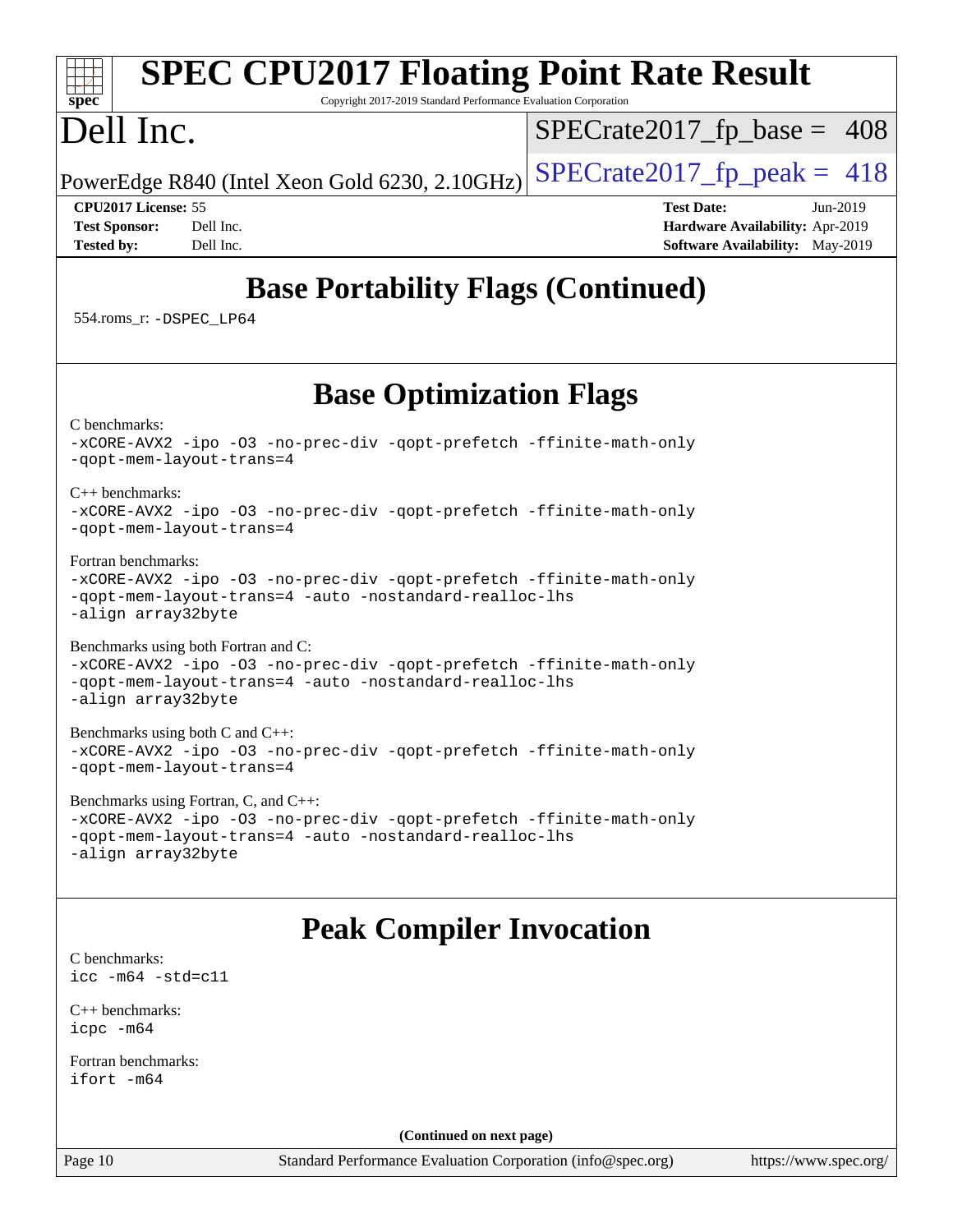# **[spec](http://www.spec.org/)**

# **[SPEC CPU2017 Floating Point Rate Result](http://www.spec.org/auto/cpu2017/Docs/result-fields.html#SPECCPU2017FloatingPointRateResult)**

Copyright 2017-2019 Standard Performance Evaluation Corporation

# Dell Inc.

 $SPECTate2017_fp\_base = 408$ 

PowerEdge R840 (Intel Xeon Gold 6230, 2.10GHz)  $\text{SPECrate}2017\_fp\_peak = 418$ 

**[CPU2017 License:](http://www.spec.org/auto/cpu2017/Docs/result-fields.html#CPU2017License)** 55 **[Test Date:](http://www.spec.org/auto/cpu2017/Docs/result-fields.html#TestDate)** Jun-2019 **[Test Sponsor:](http://www.spec.org/auto/cpu2017/Docs/result-fields.html#TestSponsor)** Dell Inc. **[Hardware Availability:](http://www.spec.org/auto/cpu2017/Docs/result-fields.html#HardwareAvailability)** Apr-2019 **[Tested by:](http://www.spec.org/auto/cpu2017/Docs/result-fields.html#Testedby)** Dell Inc. Dell Inc. **[Software Availability:](http://www.spec.org/auto/cpu2017/Docs/result-fields.html#SoftwareAvailability)** May-2019

# **[Peak Compiler Invocation \(Continued\)](http://www.spec.org/auto/cpu2017/Docs/result-fields.html#PeakCompilerInvocation)**

[Benchmarks using both Fortran and C](http://www.spec.org/auto/cpu2017/Docs/result-fields.html#BenchmarksusingbothFortranandC): [ifort -m64](http://www.spec.org/cpu2017/results/res2019q3/cpu2017-20190708-16002.flags.html#user_CC_FCpeak_intel_ifort_64bit_24f2bb282fbaeffd6157abe4f878425411749daecae9a33200eee2bee2fe76f3b89351d69a8130dd5949958ce389cf37ff59a95e7a40d588e8d3a57e0c3fd751) [icc -m64 -std=c11](http://www.spec.org/cpu2017/results/res2019q3/cpu2017-20190708-16002.flags.html#user_CC_FCpeak_intel_icc_64bit_c11_33ee0cdaae7deeeab2a9725423ba97205ce30f63b9926c2519791662299b76a0318f32ddfffdc46587804de3178b4f9328c46fa7c2b0cd779d7a61945c91cd35)

[Benchmarks using both C and C++](http://www.spec.org/auto/cpu2017/Docs/result-fields.html#BenchmarksusingbothCandCXX): [icpc -m64](http://www.spec.org/cpu2017/results/res2019q3/cpu2017-20190708-16002.flags.html#user_CC_CXXpeak_intel_icpc_64bit_4ecb2543ae3f1412ef961e0650ca070fec7b7afdcd6ed48761b84423119d1bf6bdf5cad15b44d48e7256388bc77273b966e5eb805aefd121eb22e9299b2ec9d9) [icc -m64 -std=c11](http://www.spec.org/cpu2017/results/res2019q3/cpu2017-20190708-16002.flags.html#user_CC_CXXpeak_intel_icc_64bit_c11_33ee0cdaae7deeeab2a9725423ba97205ce30f63b9926c2519791662299b76a0318f32ddfffdc46587804de3178b4f9328c46fa7c2b0cd779d7a61945c91cd35)

[Benchmarks using Fortran, C, and C++:](http://www.spec.org/auto/cpu2017/Docs/result-fields.html#BenchmarksusingFortranCandCXX) [icpc -m64](http://www.spec.org/cpu2017/results/res2019q3/cpu2017-20190708-16002.flags.html#user_CC_CXX_FCpeak_intel_icpc_64bit_4ecb2543ae3f1412ef961e0650ca070fec7b7afdcd6ed48761b84423119d1bf6bdf5cad15b44d48e7256388bc77273b966e5eb805aefd121eb22e9299b2ec9d9) [icc -m64 -std=c11](http://www.spec.org/cpu2017/results/res2019q3/cpu2017-20190708-16002.flags.html#user_CC_CXX_FCpeak_intel_icc_64bit_c11_33ee0cdaae7deeeab2a9725423ba97205ce30f63b9926c2519791662299b76a0318f32ddfffdc46587804de3178b4f9328c46fa7c2b0cd779d7a61945c91cd35) [ifort -m64](http://www.spec.org/cpu2017/results/res2019q3/cpu2017-20190708-16002.flags.html#user_CC_CXX_FCpeak_intel_ifort_64bit_24f2bb282fbaeffd6157abe4f878425411749daecae9a33200eee2bee2fe76f3b89351d69a8130dd5949958ce389cf37ff59a95e7a40d588e8d3a57e0c3fd751)

### **[Peak Portability Flags](http://www.spec.org/auto/cpu2017/Docs/result-fields.html#PeakPortabilityFlags)**

Same as Base Portability Flags

## **[Peak Optimization Flags](http://www.spec.org/auto/cpu2017/Docs/result-fields.html#PeakOptimizationFlags)**

[C benchmarks](http://www.spec.org/auto/cpu2017/Docs/result-fields.html#Cbenchmarks):

```
 519.lbm_r: -prof-gen(pass 1) -prof-use(pass 2) -ipo -xCORE-AVX2 -O3
-no-prec-div -qopt-prefetch -ffinite-math-only
-qopt-mem-layout-trans=4
 538.imagick_r: -xCORE-AVX2 -ipo -O3 -no-prec-div -qopt-prefetch
-ffinite-math-only -qopt-mem-layout-trans=4
 544.nab_r: Same as 538.imagick_r
```
[C++ benchmarks:](http://www.spec.org/auto/cpu2017/Docs/result-fields.html#CXXbenchmarks)

 508.namd\_r: [-prof-gen](http://www.spec.org/cpu2017/results/res2019q3/cpu2017-20190708-16002.flags.html#user_peakPASS1_CXXFLAGSPASS1_LDFLAGS508_namd_r_prof_gen_5aa4926d6013ddb2a31985c654b3eb18169fc0c6952a63635c234f711e6e63dd76e94ad52365559451ec499a2cdb89e4dc58ba4c67ef54ca681ffbe1461d6b36)(pass 1) [-prof-use](http://www.spec.org/cpu2017/results/res2019q3/cpu2017-20190708-16002.flags.html#user_peakPASS2_CXXFLAGSPASS2_LDFLAGS508_namd_r_prof_use_1a21ceae95f36a2b53c25747139a6c16ca95bd9def2a207b4f0849963b97e94f5260e30a0c64f4bb623698870e679ca08317ef8150905d41bd88c6f78df73f19)(pass 2) [-ipo](http://www.spec.org/cpu2017/results/res2019q3/cpu2017-20190708-16002.flags.html#user_peakPASS1_CXXOPTIMIZEPASS2_CXXOPTIMIZE508_namd_r_f-ipo) [-xCORE-AVX2](http://www.spec.org/cpu2017/results/res2019q3/cpu2017-20190708-16002.flags.html#user_peakPASS2_CXXOPTIMIZE508_namd_r_f-xCORE-AVX2) [-O3](http://www.spec.org/cpu2017/results/res2019q3/cpu2017-20190708-16002.flags.html#user_peakPASS1_CXXOPTIMIZEPASS2_CXXOPTIMIZE508_namd_r_f-O3) [-no-prec-div](http://www.spec.org/cpu2017/results/res2019q3/cpu2017-20190708-16002.flags.html#user_peakPASS1_CXXOPTIMIZEPASS2_CXXOPTIMIZE508_namd_r_f-no-prec-div) [-qopt-prefetch](http://www.spec.org/cpu2017/results/res2019q3/cpu2017-20190708-16002.flags.html#user_peakPASS1_CXXOPTIMIZEPASS2_CXXOPTIMIZE508_namd_r_f-qopt-prefetch) [-ffinite-math-only](http://www.spec.org/cpu2017/results/res2019q3/cpu2017-20190708-16002.flags.html#user_peakPASS1_CXXOPTIMIZEPASS2_CXXOPTIMIZE508_namd_r_f_finite_math_only_cb91587bd2077682c4b38af759c288ed7c732db004271a9512da14a4f8007909a5f1427ecbf1a0fb78ff2a814402c6114ac565ca162485bbcae155b5e4258871) [-qopt-mem-layout-trans=4](http://www.spec.org/cpu2017/results/res2019q3/cpu2017-20190708-16002.flags.html#user_peakPASS1_CXXOPTIMIZEPASS2_CXXOPTIMIZE508_namd_r_f-qopt-mem-layout-trans_fa39e755916c150a61361b7846f310bcdf6f04e385ef281cadf3647acec3f0ae266d1a1d22d972a7087a248fd4e6ca390a3634700869573d231a252c784941a8)

 510.parest\_r: [-xCORE-AVX2](http://www.spec.org/cpu2017/results/res2019q3/cpu2017-20190708-16002.flags.html#user_peakCXXOPTIMIZE510_parest_r_f-xCORE-AVX2) [-ipo](http://www.spec.org/cpu2017/results/res2019q3/cpu2017-20190708-16002.flags.html#user_peakCXXOPTIMIZE510_parest_r_f-ipo) [-O3](http://www.spec.org/cpu2017/results/res2019q3/cpu2017-20190708-16002.flags.html#user_peakCXXOPTIMIZE510_parest_r_f-O3) [-no-prec-div](http://www.spec.org/cpu2017/results/res2019q3/cpu2017-20190708-16002.flags.html#user_peakCXXOPTIMIZE510_parest_r_f-no-prec-div) [-qopt-prefetch](http://www.spec.org/cpu2017/results/res2019q3/cpu2017-20190708-16002.flags.html#user_peakCXXOPTIMIZE510_parest_r_f-qopt-prefetch) [-ffinite-math-only](http://www.spec.org/cpu2017/results/res2019q3/cpu2017-20190708-16002.flags.html#user_peakCXXOPTIMIZE510_parest_r_f_finite_math_only_cb91587bd2077682c4b38af759c288ed7c732db004271a9512da14a4f8007909a5f1427ecbf1a0fb78ff2a814402c6114ac565ca162485bbcae155b5e4258871) [-qopt-mem-layout-trans=4](http://www.spec.org/cpu2017/results/res2019q3/cpu2017-20190708-16002.flags.html#user_peakCXXOPTIMIZE510_parest_r_f-qopt-mem-layout-trans_fa39e755916c150a61361b7846f310bcdf6f04e385ef281cadf3647acec3f0ae266d1a1d22d972a7087a248fd4e6ca390a3634700869573d231a252c784941a8)

[Fortran benchmarks](http://www.spec.org/auto/cpu2017/Docs/result-fields.html#Fortranbenchmarks):

```
 503.bwaves_r: -xCORE-AVX2 -ipo -O3 -no-prec-div -qopt-prefetch
-ffinite-math-only -qopt-mem-layout-trans=4 -auto
-nostandard-realloc-lhs -align array32byte
```
**(Continued on next page)**